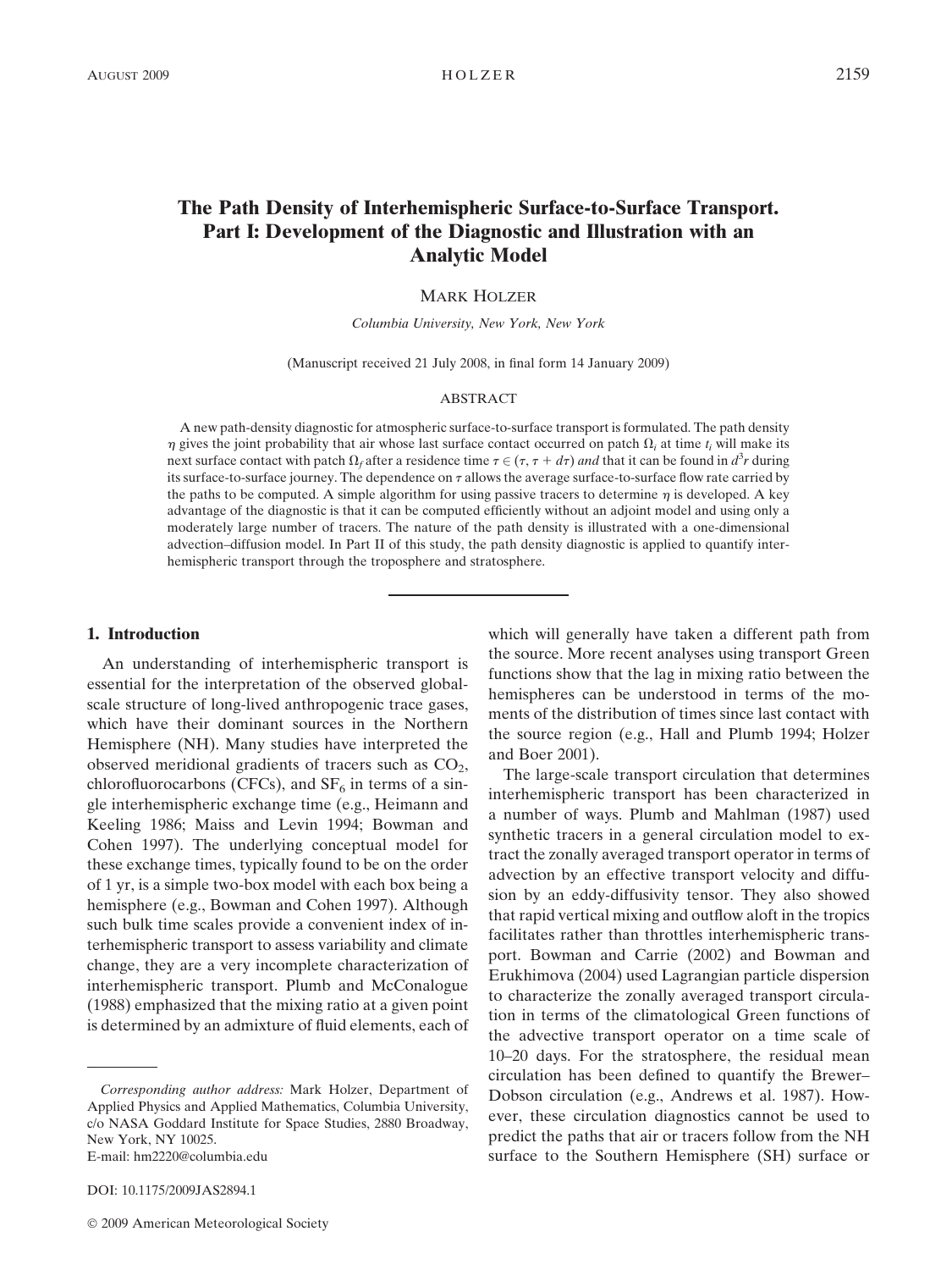how fast paths with transit times of a few months differ from slow paths with transit times of years.

The key objective of this study is to quantify rigorously the surface-to-surface paths of air from the NH to the SH. Because of the advective–diffusive nature of atmospheric transport, no single surface-to-surface transit time (or simply ''residence time'') or finite set of paths can fully characterize the transport, and a continuous distribution of times and paths is considered. In Part I of this study, we reformulate the path-density transport diagnostic recently introduced in an oceanographic context by Holzer and Primeau (2006, 2008) so that it is suitable for efficient computation in the highly turbulent atmosphere. The diagnostic is the joint probability density  $\eta(\mathbf{r}, \Omega_f, t_i + \tau|\Omega_i, t_i)$  per unit residence time  $\tau$  and per unit volume (or per unit mass depending on the choice of coordinates) that a fluid element that had last surface contact on patch  $\Omega_i$  at time  $t_i$  will make its next surface contact with  $\Omega_f$  after a time  $\tau \in (\tau, \tau + d\tau)$  and that it can be found in  $d^3r$  at position **r** during its surface-to-surface journey. Because  $\eta$  is thus the probability density of fluid elements that transit through  $d^3r$  at **r** on their way from  $\Omega_i$  to  $\Omega_f$ , and because each such fluid element can be thought of as being attached to the  $\Omega_i \rightarrow \Omega_f$  path that it traces out,  $\eta$  is also the density of these paths per unit volume and per unit residence time. The density in residence time allows the determination of the residence-time-averaged surfaceto-surface flow rate through volume element  $d^3r$ , whereas the density in space quantifies where the fluid can be found during its surface-to-surface journey.

In a sense, the path density may be considered an extension of the age spectrum (Hall and Plumb 1994). Broadly, the age spectrum partitions air in volume element  $d^3r$  at **r** according to the time elapsed since last contact with a specified region, whereas the path density further partitions this air according to when and where it will next contact the surface. Holzer and Primeau (2006, 2008) applied the path-density diagnostic to steady oceanic flow using a forward and adjoint ocean model. The reformulation presented here makes it feasible to dispense with the adjoint model and provides a very simple method of using passive tracers with suitable interior sources to construct numerically exact volume (or mass) averages of the path density.

## 2. The path density

The path density is defined for transport from surface patch  $\Omega_i$  to surface patch  $\Omega_f$ , where the (initial) origin patch  $\Omega_i$  and the (final) destination patch  $\Omega_f$  are two tiles of a suitable tiling of the earth's surface, or any other "control surface" of interest. The patches  $\Omega_i$  and



FIG. 1. The  $\Omega_i \to \Omega_f$  path density at  $(\mathbf{r}, t)$  is constructed from (a) the probability  $p(\mathbf{r}, t | \Omega_i, t_i) d^3 r dt$  of finding fluid in volume element  $d^3r$  at **r** during  $(t, t + dt)$  that had last surface contact with patch  $\Omega_i$ at time  $t_i$  and (b) the probability  $p(\Omega_f, t_f | \mathbf{r}, t) dt_f$  that fluid that is at **r** at time t will make its next surface contact with patch  $\Omega_f$ during  $(t_f, t_f + dt_f)$ . The path density  $\eta$  is obtained by multiplying  $p(\Omega_f, t_f | \mathbf{r}, t)$  and  $p(\mathbf{r}, t | \Omega_i, t_i)$  and marginalizing (integrating out) the time of interior transit  $t$ .

 $\Omega_f$  can be infinitesimal area elements or individual grid cells of a numerical model, but they are typically chosen to be of much larger (e.g., continental-scale) size. For the formulation developed here, the reasons for choosing large finite patches are presentational convenience in the case of  $\Omega_f$  and computational limitations in terms of the required number of tracers in the case of  $\Omega_i$ . The path density provides the joint probability that fluid elements whose last surface contact occurred on patch  $\Omega_i$  at time  $t_i$  will make their subsequent surface contact with  $\Omega_f$  during the time interval  $(t_f, t_f + dt_f)$  and that these fluid elements can be found in volume element  $d^3r$ at position r during their surface-to-surface transit. The path density is thus a joint probability density with respect to **r**,  $\Omega_f$ , and  $t_f$  conditioned on  $\Omega_i$  and  $t_i$ . Note that the density with respect to  $t_f$  is also the density with respect to residence time  $\tau = t_f - t_i$  because  $t_i$  is a fixed conditioning.

## a. Probabilistic construction

This path density is constructed from two pieces of information (Fig. 1). The first piece is the probability  $p(\mathbf{r}, t | \Omega_i, t_i) d^3 r dt$  that fluid that had last surface contact with patch  $\Omega_i$  at time  $t_i$  [referred to as " $(\Omega_i, t_i)$  air"] can be found in volume element  $d^3r$  during time interval  $(t, t + dt)$ . We expressed this probability in terms of its probability density function (PDF)  $p(\mathbf{r}, t | \Omega_i, t_i)$  with the normalization  $\int_{t_i}^{\infty} dt \int d^3r p(\mathbf{r}, t | \Omega_i, t_i) = 1$ . (By standard convention, the PDF arguments to the right of the vertical are the conditioned variables.) The second piece of information is the probability  $p(\Omega_f, t_f | \mathbf{r}, t) dt_f$ that fluid elements that are at  $\mathbf r$  at time  $t$  make their next surface contact with patch  $\Omega_f$  during  $(t_f, t_f + dt_f)$ .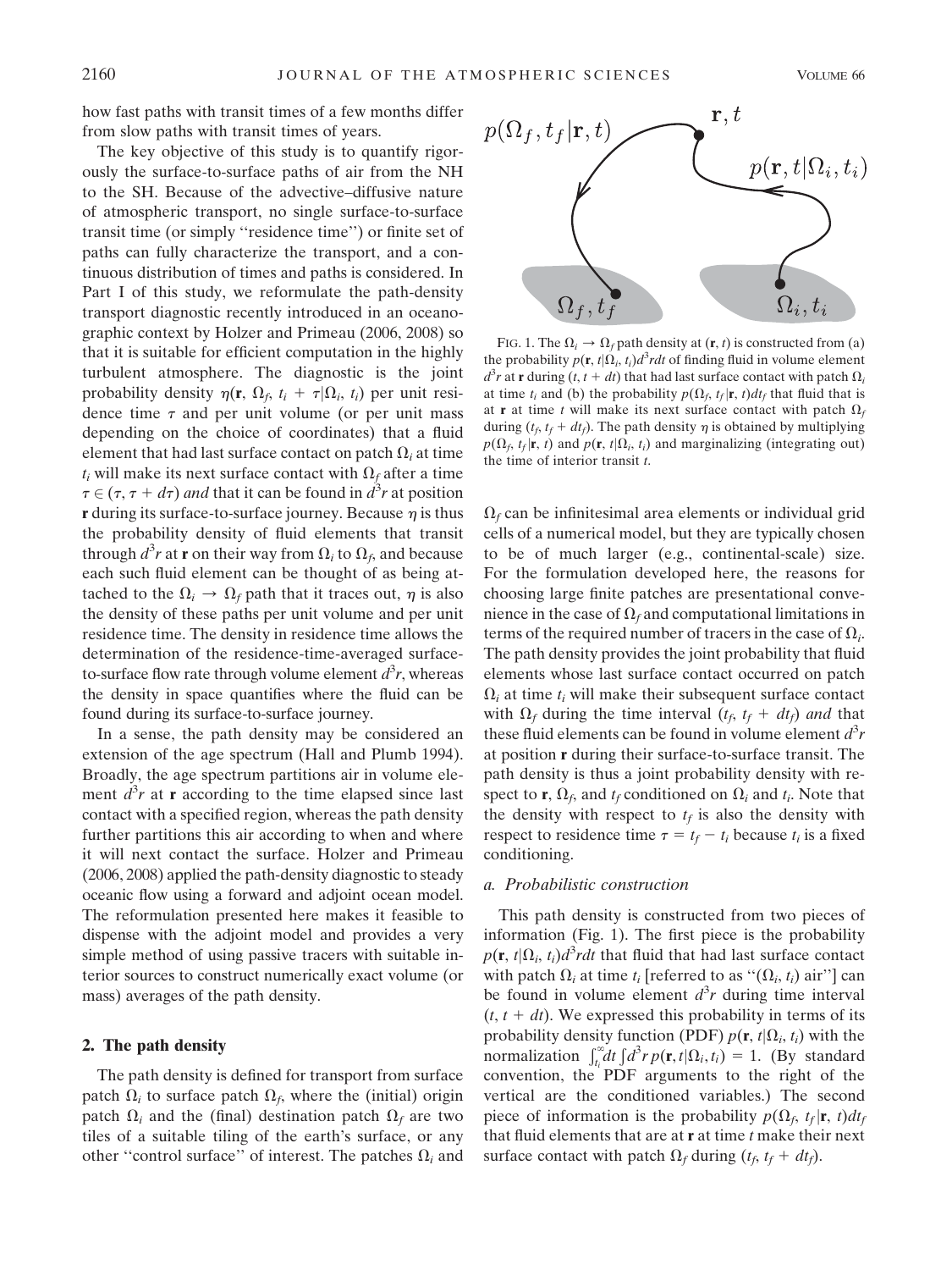The PDF  $p(\mathbf{r}, t | \Omega_i, t_i)$  quantifies the transport from the surface to an interior volume element at  $(r, t)$ , whereas the PDF  $p(\Omega_f, t_f | \mathbf{r}, t)$  quantifies transport from  $(\mathbf{r}, t)$  back to the surface. We now combine the surface-to-r and r-to-surface information to obtain the joint probability that  $(\Omega_i, t_i)$  air will be found in  $d^3r$  during  $(t, t + dt)$ and make its subsequent surface contact with  $\Omega_f$  during  $(t_f, t_f + dt_f)$ . The corresponding PDF is given by

$$
p(\mathbf{r}, t, \Omega_f, t_f | \Omega_i, t_i) = p(\Omega_f, t_f | \mathbf{r}, t, \Omega_i, t_i) p(\mathbf{r}, t | \Omega_i, t_i) = p(\Omega_f, t_f | \mathbf{r}, t) p(\mathbf{r}, t | \Omega_i, t_i),
$$
 (1)

where the first equality is the product rule for conditional probabilities and the second equality follows from the fact that  $p(\Omega_f, t_f | \mathbf{r}, t, \Omega_i, t_i) = p(\Omega_f, t_f | \mathbf{r}, t)$ because the probability of making next surface contact once conditioned on  $(r, t)$  must be conditionally independent on where that fluid had last surface contact. In other words, once we know that the fluid is at  $\bf{r}$  at time t, its probability of next surface contact cannot have any causal dependence on where the fluid was before it arrived at r.

While  $p(\mathbf{r}, t, \Omega_f, t_f | \Omega_i, t_i)$  contains complete information about the surface-to-surface transport via transit volume  $d^3r$  at  $(\mathbf{r}, t)$ , it is very useful to reduce the dimensionality of the diagnostic for greater computational efficiency. Whereas the surface-to-surface transit time  $\tau \equiv t_f - t_i$ , which is also the residence time for which fluid elements are in the interior without surface contact, is of great interest, the actual time t when  $\Omega_i$ fluid bound for  $\Omega_f$  is in  $d^3r$  is less interesting. We therefore define the path density  $\eta$  by integrating out (marginalizing) the time of transit  $t$ :

$$
\eta(\mathbf{r}, \Omega_f, t_f | \Omega_i, t_i) = \int_{t_i}^{t_f} dt \, p(\Omega_f, t_f | \mathbf{r}, t) p(\mathbf{r}, t | \Omega_i, t_i).
$$
 (2)

The path density is a joint PDF in the variables **r**,  $\Omega_f$ ,  $t_f$ with the normalization

$$
\sum_{\Omega_f} \int_V d^3r \int_t^{\infty} dt_f \eta(\mathbf{r}, \Omega_f, t_f | \Omega_i, t_i) = 1,
$$
 (3)

where V is the volume of the atmosphere and  $\Sigma_{\Omega_i}$ sums over all patches that cover the control surface of interest.

Although computationally more demanding, it is sometimes also useful to leave  $\Omega_i$  as a distributed variable by replacing  $p(\mathbf{r}, t | \Omega_i, t_i)$  with  $p(\mathbf{r}, t, \Omega_i | t_i)$  in (2). The quantity  $p(\mathbf{r}, t, \Omega_i | t_i) d^3 r dt_i$  is the joint probability that a fluid element that had last contact somewhere with the surface at time  $t_i$  had this contact with  $\Omega_i$  and that it is in  $d^3r$  during  $(t, t + dt)$ . Normalization of the path density then requires an additional sum over all  $\Omega_i$ :

$$
\sum_{\Omega_i} \sum_{\Omega_f} \int_V d^3r \int_t^{\infty} dt_f \eta(\mathbf{r}, \Omega_f, t_f, \Omega_i | t_i) = 1.
$$
 (4)

[In the case of infinitesimal  $\Omega_i$  and  $\Omega_f$ , it is convenient to define the path density also per unit first and last contact areas so that the sums of (4) can be replaced by surface integrals.] We introduce the fully surface-origindistributed  $\eta(\mathbf{r}, \Omega_f, t_f, \Omega_i|t_i)$  here primarily to make contact with the path density defined by Holzer and Primeau (2006, 2008) to which it reduces for steady flow. We will return to a comparison with the path density of Holzer and Primeau (2006, 2008) in section 4.

## b. Probabilities in terms of transport Green functions

To compute the path density, it is very useful to express the surface-to-r and r-to-surface probability densities in terms of transport Green functions, which obey a number of useful relations (e.g., Holzer and Hall 2000). The boundary propagator Green function  $G(\mathbf{r}, t | \Omega_i, t_i)$ is easily computed as the passive tracer response to a pulse in surface mixing ratio that satisfies the source-free advection–diffusion equation

$$
\frac{\partial}{\partial t}(\rho \mathcal{G}) + \nabla \cdot \mathbf{J}\mathcal{G} = 0, \tag{5}
$$

where  $\rho$  is the fluid density and **J** is the flux operator of the flow. For the case of advection with velocity field **u** and Fickian diffusion with diffusivity tensor  $K$ , the flux operator takes the form  $\mathbf{J} = \rho \mathbf{u} - \rho \mathbf{K} \nabla$ . For the general flow computed by atmospheric transport models, the flux operator contains additional terms due to parameterized processes such as convection and boundary layer turbulence. The boundary propagator  $G$  is "forced" by the boundary condition

$$
\mathcal{G}(\mathbf{r}_s, t | \Omega_i, t_i) = \delta(t - t_i) \Delta^2(\mathbf{r}_s, \Omega_i), \tag{6}
$$

where  $\mathbf{r}_s$  is surface position,  $\delta(t - t_i)$  is a Dirac delta function (typically broadened to a pulse of finite width in practice), and  $\Delta^2(\mathbf{r}_s, \Omega_i)$  is a two-dimensional surface mask that is unity if  $\mathbf{r}_s \in \Omega_i$  and zero otherwise. Note that after the delta-function pulse ceases,  $G$  obeys a surface boundary condition of zero mixing ratio. Physically,  $\mathcal{G}(\mathbf{r}, t | \Omega_i, t_i) dt_i$  is the mass fraction of fluid at  $(\mathbf{r}, t)$ that had last surface contact with  $\Omega_i$  during  $(t_i, t_i + dt_i)$ , and probabilistically

$$
p(\Omega_i, t_i | \mathbf{r}, t) = \mathcal{G}(\mathbf{r}, t | \Omega_i, t_i).
$$
 (7)

[Note that in standard notation for Green functions the conditional variables are on the left side of the vertical bar, opposite to the convention for probabilities (e.g., Morse and Feshbach 1953)]. From  $p(\Omega_i, t_i | \mathbf{r}, t)$  we can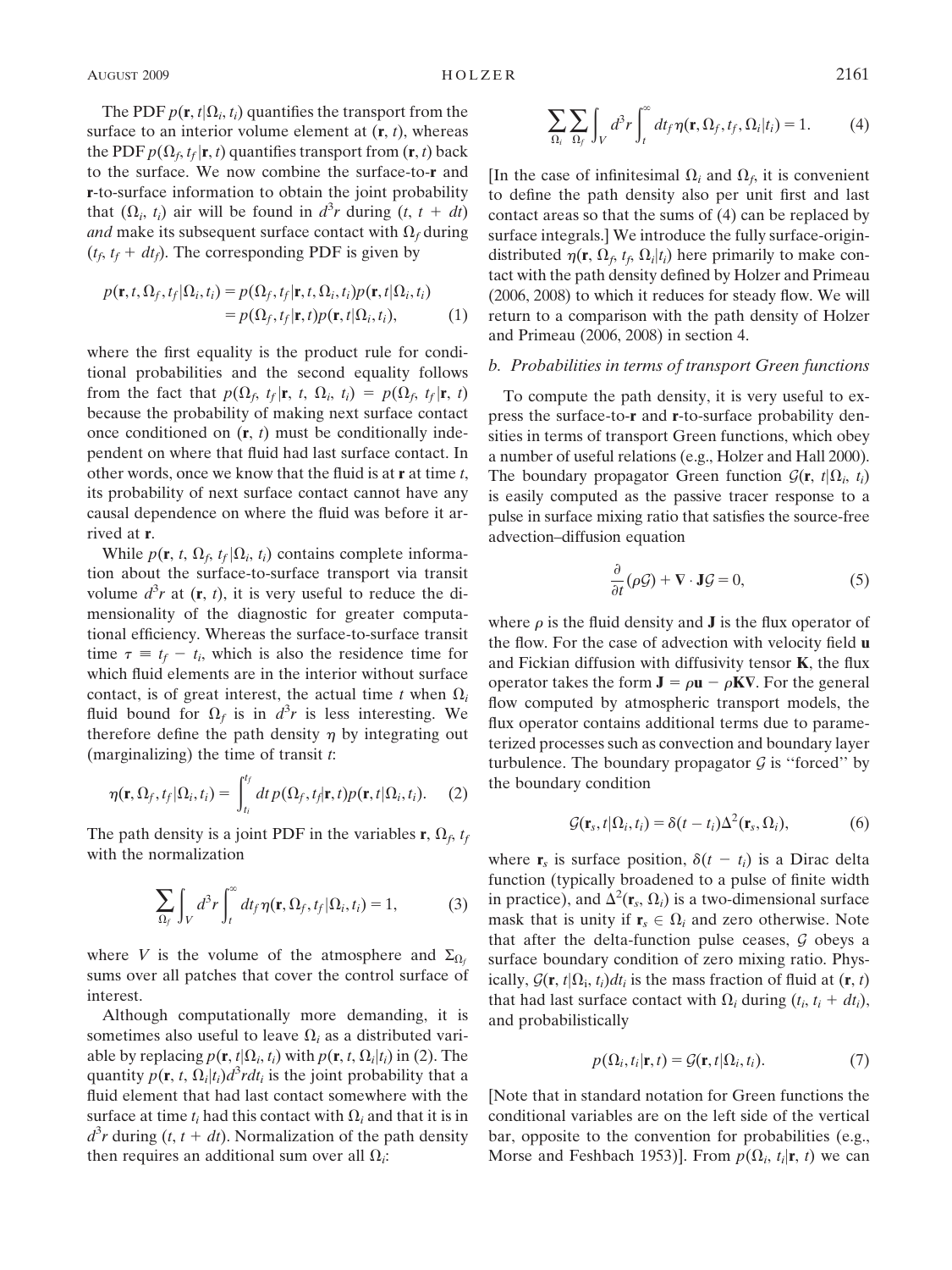deduce the probability of a fluid element being in  $d^3r$ during  $(t, t + dt)$  conditional on having had last surface contact with  $\Omega_i$  at time  $t_i$ . As shown in appendix A, Bayes' theorem can be used to interchange distributed and conditioned variables to obtain

$$
p(\mathbf{r}, t | \Omega_i, t_i) = \frac{1}{\mathcal{N}} \frac{\rho(\mathbf{r}, t)}{M} \mathcal{G}(\mathbf{r}, t | \Omega_i, t_i),
$$
 (8)

where  $\mathcal{N} = \mathcal{N}(\Omega_i, t_i) = M^{-1} \int_V d^3r \int_{t_i}^{\infty} dt \rho(\mathbf{r}, t) \mathcal{G}(\mathbf{r}, t | \Omega_i, t_i)$ is a dimensionless normalization constant,  $\rho(\mathbf{r}, t)$  is the density, and M is the total mass of the atmosphere. One can also arrive at (8) from that fact the probability of finding  $(\Omega_i, t_i)$  air in  $d^3r$  during dt must be proportional to the mass  $d^3r \rho(\mathbf{r}, t) \mathcal{G}(\mathbf{r}, t | \Omega_i, t_i) dt_i$  of  $(\Omega_i, t_i)$  air in  $d^3r$  at time  $t$  and proportional to the length of the time interval dt. By normalizing, one obtains  $(8)$ ; the  $dt_i$  cancels out. In appendix A, we further show that it is a simple matter to leave  $\Omega_i$  a distributed variable by not conditioning on  $\Omega_i$ , but for our purposes it is computationally more economical to condition on a particular last contact patch.

The mass fraction  $G(r, t|\Omega_f, t_f)dt_f$  of fluid at  $(r, t)$  that will make its next surface contact with  $\Omega_f$  during  $(t_f, t_f +$  $dt_f$ ) can be computed as the tracer flux through  $\Omega_f$  resulting from a unit-mass injection at  $(r, t)$  in the physical time-forward flow (Holzer and Hall 2000). The response to a unit-mass tracer injection at  $(r, t')$  is the usual point-to-point Green function  $G(\mathbf{r}, t | \mathbf{r}', t')$ , which obeys the passive tracer equation with a delta-function source

$$
\frac{\partial}{\partial t}[\rho(\mathbf{r},t)G(\mathbf{r},t|\mathbf{r}',t')] + \nabla \cdot \mathbf{J}_{\mathbf{r}}G(\mathbf{r},t|\mathbf{r}',t')\n= \delta(t-t')\delta^3(\mathbf{r}-\mathbf{r}'),
$$
\n(9)

subject to the boundary condition  $G = 0$  at the surface; the subscript on J indicates the variables on which it acts. Note that G has dimensions of inverse mass whereas  $\mathcal G$  is an inverse time. A key relationship of Green functions (e.g., Holzer and Hall 2000) now expresses  $G$  as the flux of G integrated over the destination patch  $\Omega_f$ :

$$
\tilde{\mathcal{G}}(\mathbf{r}, t | \Omega_f, t_f) = \int_{\Omega_f} d^2 r_f \,\hat{\mathbf{n}} \cdot \mathbf{J}_{\mathbf{r}_f} G(\mathbf{r}_f, t_f | \mathbf{r}, t) \n\equiv \mathcal{J}_f G(\mathbf{r}_f, t_f | \mathbf{r}, t),
$$
\n(10)

where **n** is the surface normal. For less cumbersome notation below, we have introduced  $\mathcal{J}_f = \int_{\Omega_f} d^2 r_f \hat{\mathbf{n}} \cdot \mathbf{J}_{\mathbf{r}_f}$ , which is the flux operator normal to the surface integrated over patch  $\Omega_f$ . In terms of the transport PDFs, we have

$$
p(\Omega_f, t_f | \mathbf{r}, t) = \tilde{\mathcal{G}}(\mathbf{r}, t | \Omega_f, t_f),
$$
\n(11)

so that combining (11) and (10) and substituting together with (8) into (2), we have

$$
\eta(\mathbf{r}, \Omega_f, t_f | \Omega_i, t_i)
$$
  
= 
$$
\frac{1}{\mathcal{N}M} \mathcal{J}_f \int_{t_i}^{t_f} dt \, G(\mathbf{r}_f, t_f | \mathbf{r}, t) \rho(\mathbf{r}, t) \mathcal{G}(\mathbf{r}, t | \Omega_i, t_i).
$$
 (12)

The normalization (3) of  $\eta$  follows from the Chapman– Kolmogorov identity (or composition property) of Green functions [appendix B; Eq. (B2)]. In the context of mixing theories, the importance of the composition property has been emphasized by Larson (1999).

## c. Practical computation of the path density

The integral in expression (12) now points to a practical way for calculating  $\eta$  because

$$
\chi(\mathbf{r}_f, t_f; \mathbf{r}; t_i) \equiv \int_{t_i}^{t_f} dt \, G(\mathbf{r}_f, t_f | \mathbf{r}, t) \rho(\mathbf{r}, t) \mathcal{G}(\mathbf{r}, t | \Omega_i, t_i) \quad (13)
$$

is immediately recognizable as the tracer solution  $\chi$ resulting from a source  $\rho(\mathbf{r}, t) \mathcal{G}(\mathbf{r}, t | \Omega_i, t_i) \delta^3(\mathbf{r} - \mathbf{r}');$ that is,

$$
\frac{\partial}{\partial t} [\rho(\mathbf{r}, t) \chi(\mathbf{r}, t; \mathbf{r}'; t_i)] + \nabla \cdot \mathbf{J}_\mathbf{r} \chi(\mathbf{r}, t; \mathbf{r}'; t_i) \n= \rho(\mathbf{r}, t) \mathcal{G}(\mathbf{r}, t | \Omega_i, t_i) \delta^3(\mathbf{r} - \mathbf{r}'),
$$
\n(14)

subject to the boundary condition  $x = 0$  at the surface. Thus, the path density at interior point  $\mathbf r$  can be determined by computing  $G$  and using it as a source for tracers  $\chi$ , whose flux onto  $\Omega_f$  determines  $\eta$  through Eq. (12). We call these  $\chi$  tracers "transit tracers." Tracers that are broadly similar in concept have been used to analyze moisture transport [Galewsky et al. (2005) define tracers of last saturation], and to study nonlocal mixing in the context of transilient turbulence theory (e.g., Stull 1984; Ebert et al. 1989; Stull 1993; Sobel 1999; Larson 1999).

For every point **r** for which the path density  $\eta$  is desired, a transit tracer  $\chi$  must be computed. If  $\eta$  is required at every point of a typical global three-dimensional grid, this would require a prohibitively large number  $N_F \sim 5 \times 10^5$  of transit tracers, and it would be more efficient to compute  $\tilde{G}$  as the boundary propagator for the time-reversed adjoint flow (Holzer and Hall 2000). For the adjoint calculation, a new tracer  $\mathcal G$  is needed for every time  $t_f$  and every destination patch  $\Omega_f$  of interest. For example, with two  $\Omega_f$  patches and daily resolution in  $t_f$  over 6 yr, this would only require  $N_A = 2 \times 6 \times$  $365 \sim 4 \times 10^3$  tracers and would thus be two orders of magnitude more efficient than the corresponding forward calculation. However, if  $\eta$  is only desired for a coarse, zonally averaged gridding of the atmosphere with  $N_F = 180$ , such as will be considered in Holzer (2009, hereafter Part II), then computing  $N_F$  transit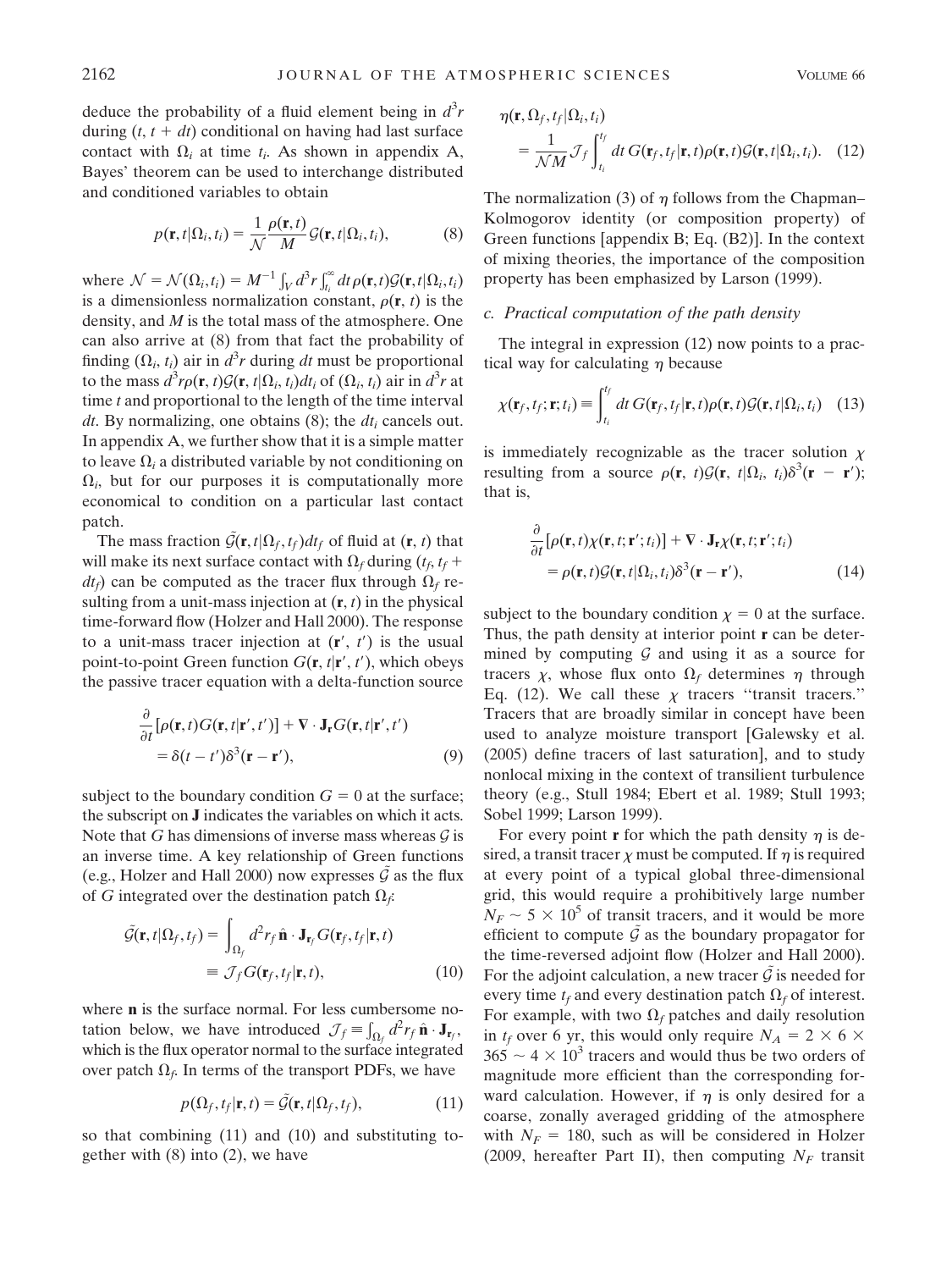tracers with the forward model is an order of magnitude more efficient that the adjoint calculation, which requires the same number of surface tracers regardless of interior spatial resolution.

The computation of  $\eta$  is now a straightforward procedure. Consider a coarse grid that partitions the fluid domain into  $N_F$  boxes, the *n*th box being denoted by  $B_n$ , which defines the three-dimensional mask  $\Delta_n^3(\mathbf{r})$ , which is unity if  $\mathbf{r} \in B_n$  and zero otherwise. (In Part II, we define such a gridding for the atmosphere in pressure coordinates using zonally symmetric boxes.) We denote the box integral of some quantity  $X(\mathbf{r})$  by  $\overline{X}(\mathbf{r}_n) =$  $\sum_{V} d^3 r \Delta_n^3(\mathbf{r}) X(\mathbf{r})$  and the box average of X by  $\hat{X} = \overline{X/v_n}$ , where  $\mathbf{r}_n$  is the nominal position of box  $B_n$  (e.g., its geometric or mass-weighted center) and  $v_n = \int_V d^3 r \Delta_n^3(\mathbf{r})$ is the volume of box  $B_n$ . The box-averaged path density is then given by

$$
\hat{\eta}(\mathbf{r}_n, \Omega_f, t_f | \Omega_i, t_i) = \frac{1}{\mathcal{N}M} \mathcal{J}_f \hat{\chi}(\mathbf{r}_f, t_f; \mathbf{r}_n; t_i)
$$
(15)

and the box-integrated transit tracer  $\bar{x}$ —that is,  $\chi(\mathbf{r}_f, t_f, \mathbf{r}'; t_i)$  box integrated with respect to  $\mathbf{r}'$ —obeys

$$
\frac{\partial}{\partial t} [\rho(\mathbf{r},t)\overline{\chi}(\mathbf{r},t;\mathbf{r}_n;t_i)] + \nabla \cdot \mathbf{J}_\mathbf{r} \overline{\chi}(\mathbf{r},t;\mathbf{r}_n;t_i) \n= \rho(\mathbf{r},t) \mathcal{G}(\mathbf{r},t) \Omega_i, t_i) \Delta_n^3(\mathbf{r}),
$$
\n(16)

from which  $\hat{\chi}$  is obtained as  $\hat{\chi} = \overline{\chi}/v_n$ . Thus, the computation of  $\hat{\eta}$  requires  $N_F + 1$  tracers: G to label fluid that was in surface contact with  $\Omega_i$  at time  $t_i$  and  $N_F$  transit tracers  $\bar{\chi}$ . The transit tracers obey the boundary condition of zero mixing ratio at the surface (the union of all the  $\Omega_f$ ) and have initial condition  $\overline{\chi} = 0$ . The transit tracer for each box  $B_n$  then evolves according to (16) by simply adding the source term  $\mathcal{G}(\mathbf{r}, t|\Omega_i, t_i)$  to its tendency in box  $B_n$ . We emphasize that this source term is the fully spatially structured part of  $G$  that lies within  $B_n$  and that the transit tracers capture the formally exact box integrals. The coarse graining of the diagnostic boxes does not introduce any inaccuracies but merely limits the spatial resolution of the path-density diagnostic. (The mixing ratios of G and the  $\overline{\chi}$  tracers are computed using the full resolution of the transport model employed.) Physically, the  $\overline{\chi}$  tracers simply relabel  $(\Omega_i, t_i)$  air as having been in box  $B_n$  at every time step. Any  $(\Omega_i, t_i)$  air that lingers in  $B_n$  for more than a single time step is counted anew with every time step that it spends in  $B_n$  to properly account for the probability of finding  $(\Omega_i, t_i)$  air in  $B_n$  (see also section b of appendix A).

## d. Flow-rate density and domain-integrated densities

The fact that  $\eta$  can be calculated as the surface flux of the transit tracers points to a key relationship between

the path density and the flow rate with which  $(\Omega_i, t_i)$  air exits or enters the domain. The mass of air in  $d^3r$  at time t that had last contact with  $\Omega_i$  during  $(t_i, t_i + dt_i)$  is given by  $dt_i d^3 r \rho(\mathbf{r}, t) \mathcal{G}(\mathbf{r}, t | \Omega_i, t_i)$ , whereas the mixing ratio of  $(\Omega_i, t_i)$  air at point  $(\mathbf{r}_f, t_f)$  resulting from this mass is given by  $dt_i d^3 r G(\mathbf{r}_f, t_f | \mathbf{r}, t) \rho(\mathbf{r}, t) \mathcal{G}(\mathbf{r}, t | \Omega_i, t_i)$ . Applying the  $\Omega_f$ -integrated flux operator  $\mathcal{J}_f$  to this mixing ratio then gives the mass flow rate of the  $(\Omega_i, t_i)$  air that was in  $d^3r$ at time t onto  $\Omega_f$ :

$$
\phi_t(\mathbf{r}, \Omega_f, t_f, \Omega_i, t_i; t) d^3 r dt_i
$$
  
\n
$$
\equiv d^3 r dt_i \mathcal{J}_f G(\mathbf{r}_f, t_f | \mathbf{r}, t) \rho(\mathbf{r}, t) \mathcal{G}(\mathbf{r}, t | \Omega_i, t_i).
$$
 (17)

Therefore,  $dm_{\phi} = \phi_t d^3 r dt_i dt_f$  is the mass of air that was in  $d^3r$  at time t and that was labeled on  $\Omega_i$  during  $(t_i, t_i + dt_i)$  and is unlabeled on  $\Omega_f$  during  $(t_f, t_f + dt_f)$ . The rate of inflow of this air through  $\Omega_i$  at time  $t_i$  is given by  $dm_{\phi}/dt_i = \phi_{t,\uparrow} d^3r dt_f$ , whereas the rate of outflow of this air through  $\Omega_f$  at time  $t_f$  is given by  $-dm_{\phi}/dt_f =$  $-\phi_{t}, \phi_{t} d^3r dt$  (we have added subscripts  $\uparrow$  and  $\downarrow$  to emphasize that we consider the inflow and outflow rates, respectively). In terms of residence time  $\tau = t_f - t_i$ , we have  $dt_f = d\tau$  for the inflow rate (specified  $t_i$ ) and  $dt_i =$  $-d\tau$  for the outflow rate (specified  $t_f$ ). Conservation of mass demands that the rate of inflow through  $\Omega_i$  at  $t_i$  of air making the  $\Omega_i \to (\mathbf{r}, t) \to \Omega_f$  trip in time  $(\tau, \tau + d\tau)$ must equal the rate of outflow of that air through  $\Omega_f$  at  $t_f = t_i + \tau$ , so that

$$
\phi_{t, \uparrow}(\mathbf{r}, \Omega_f, t_i + \tau, \Omega_i, t_i; t) = \phi_{t, \downarrow}(\mathbf{r}, \Omega_f, t_f, \Omega_i, t_f - \tau; t),
$$
\n(18)

as noted in its domain-integrated form by Primeau and Holzer (2006).

Because the particular time of transit  $t$  is not of interest here, we can average over all possible  $t$  to obtain the averaged flow-rate density

$$
\phi(\mathbf{r}, \Omega_f, t_f, \Omega_i, t_i) \equiv \frac{1}{\tau} \int_{t_i}^{t_f} dt \mathcal{J}_f G(\mathbf{r}_f, t_f | \mathbf{r}, t) \rho(\mathbf{r}, t) \mathcal{G}(\mathbf{r}, t | \Omega_i, t_i)
$$

$$
= \frac{1}{\tau} \mathcal{J}_f \chi(\mathbf{r}_f, t_f; \mathbf{r}, t_i), \tag{19}
$$

where  $\chi$  is the mixing ratio of the transit tracer associated with volume element  $d^3r$  at **r** as defined by (13) and (14). Thus, by construction,  $\phi d^3 r d\tau$  is the  $t_i$ -to- $t_f$  time averaged  $\Omega_i \rightarrow \Omega_f$  mass flow rate or air that passed through  $d^3r$ . Using (12) and (13), the flow-rate and path densities are related by

$$
\phi = \mathcal{N}M\frac{\eta}{\tau},\tag{20}
$$

where  $N$  is the dimensionless normalization constant of  $(8)$  and *M* is the total mass of the atmosphere. The path and flux densities thus have the same spatial patterns.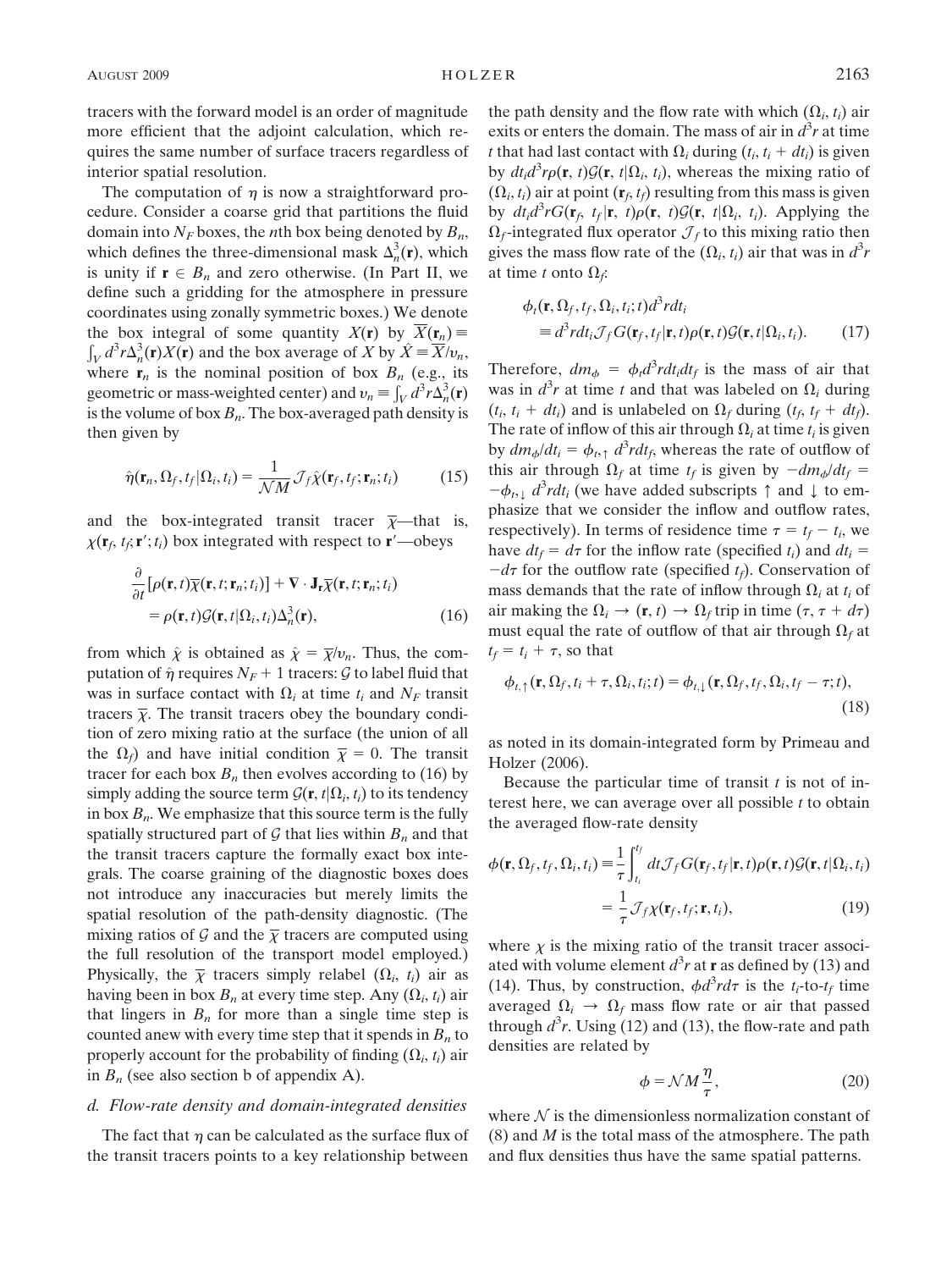Volume integrating the flow-rate density gives the simple result (see appendix B)

$$
\int d^3r \phi(\mathbf{r}, \Omega_f, t_f, \Omega_i, t_i) = \mathcal{J}_f \mathcal{G}(\mathbf{r}_f, t_f | \Omega_i, t_i),
$$
 (21)

which is the inflow-rate density per unit residence time of air that stays in the domain for  $\tau \in (\tau, \tau + d\tau)$  until exiting (being unlabeled) at  $\Omega_f$ , regardless of the interior paths taken. Integrating this further over all residence times gives the mass inflow rate from  $\Omega_i$  of air destined for  $\Omega_f$  regardless of residence time. However, one must be careful when  $\Omega_i$  and  $\Omega_f$  overlap or touch, in which case the residence-time integral of (21) diverges to infinity at zero residence time (Hall and Holzer 2003; Primeau and Holzer 2006; see also section 3).

Similarly, the volume-integrated path density

$$
\int d^3r \eta(\mathbf{r}, \Omega_f, t_i + \tau | \Omega_i, t_i) = \frac{\tau}{\mathcal{N}M} \mathcal{J}_f \mathcal{G}(\mathbf{r}_f, t_i + \tau | \Omega_i, t_i)
$$
\n(22)

is the joint probability density of the residence time  $\tau$  and next contact location  $\Omega_f$ , regardless of transit location. Thus,  $d\tau \int d^3r \eta$  is the probability that  $(\Omega_i, t_i)$  air will make its next contact with  $\Omega_f$  and that this occurs after residing in the atmosphere for a time  $\tau \in (\tau, \tau + d\tau)$ .

#### 3. Illustration with a 1D model

It is useful to get a sense of the physical character of the path density by considering a simple idealized model. Consider one-dimensional (1D) flow at constant velocity v from point A at  $x = 0$  to point B at  $x = L$  in the presence of constant diffusivity  $\kappa$ , as indicated in Fig. 2. The ''control surface'' consists of points A and B. This system is simple enough to admit the analytic solutions of appendix C for the Green functions and path density. The solutions depend on the Péclet number,  $P = vL/\kappa$ . In a zonally averaged representation of the atmosphere, the transport by large-scale eddy diffusion [e.g., Bowman (1995) shows that the transport by breaking Rossby waves is effectively diffusive] has been shown to be as important as advection by the effective transport velocity (e.g., Plumb and Mahlman 1987; Andrews et al. 1987), so a large-scale effective Péclet number on the order of unity is appropriate.

It is useful to keep in mind the particularly simple purely advective limit  $P = \infty$ . It is straightforward to show that for  $P = \infty$  the  $A \rightarrow B$  path density becomes independent of position and  $\eta = \delta(\tau - L/v)/L$ . This is the ''conveyor limit'' in which all the fluid that had last A contact resides for exactly the advective time in the domain, and the probability of finding fluid with that



FIG. 2. The path densities of the idealized 1D model indicated in the schematic at the top. The 1D model consists of a domain of length  $L$  and a flow with velocity  $v$  and diffusivity  $\kappa$ , both constant. The path densities are plotted in units of  $v/L^2$  for Péclet number  $vL/\kappa = 2$ .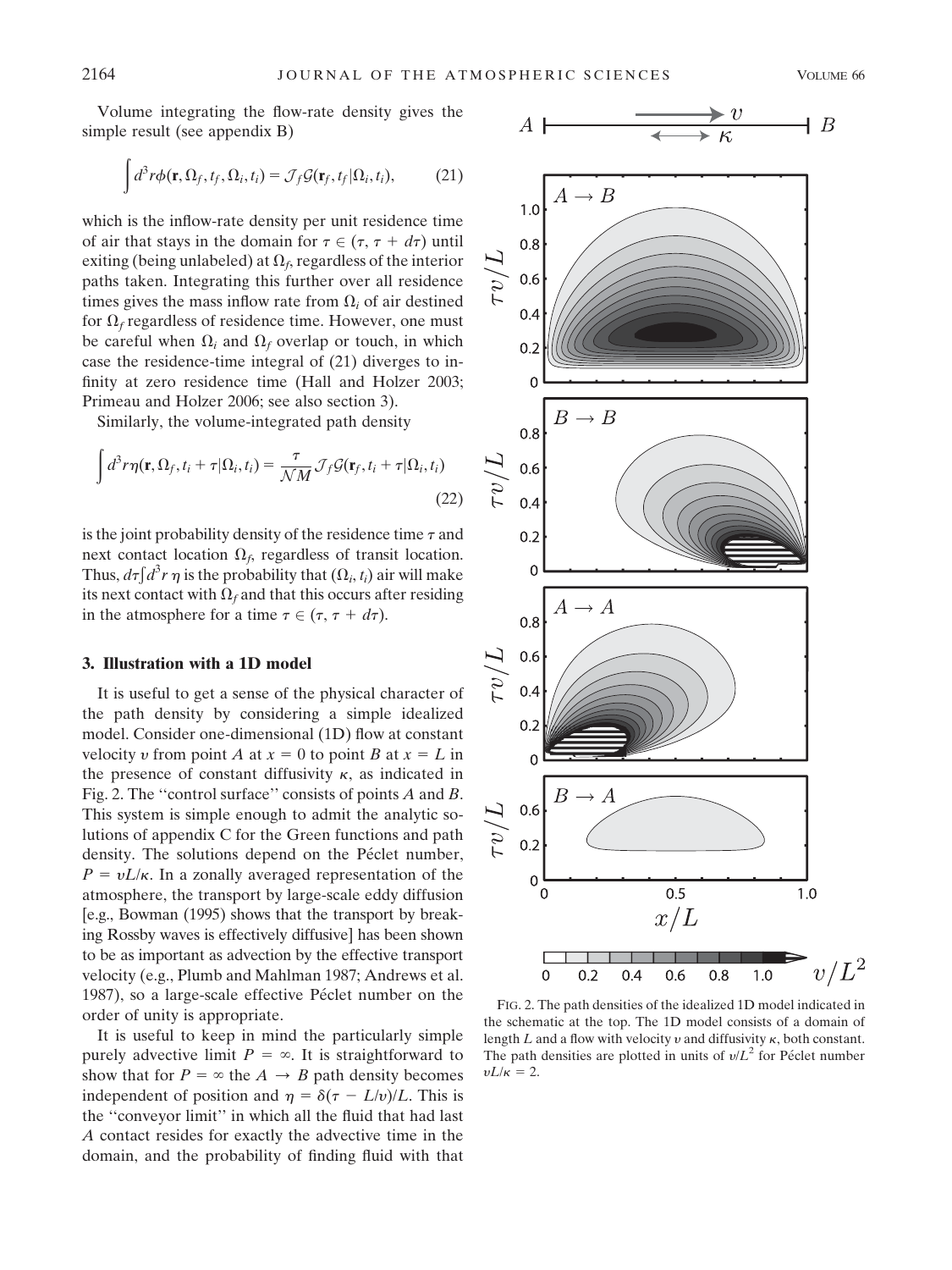

FIG. 3. Residence-time integrated, nondimensionalized path densities  $L \int_0^\infty d\tau \eta$  for the idealized 1D model of Fig. 2 for Péclet number  $P = 2$ .

residence time in "volume element" dx during its  $A \rightarrow B$ journey is just  $dx/L$ , independent of x. The signature of conveyor-like transport in geophysical flow is therefore a path density with minimal spatial variation along the conveyor and a narrow distribution in residence time. The more diffusive the flow, the broader the path density becomes both in residence time and in position. (The purely diffusive limit  $P = 0$  requires explicit solution of the diffusion equation under appropriate boundary conditions. Some results for the  $P = 0$  limit are given in appendix C.)

Some of the generic features of the path density for advective–diffusive flow are illustrated in Figs. 2 and 3 for  $P = 2$ . Figure 2 emphasizes that the path density is a joint density in both space and residence time. For convenience we plot the fully origin-distributed path density; the path densities conditioned on a definite last contact patch (either  $A$  or  $B$ ) have the same patterns and are related via normalization constants provided in appendix C.

Consider first  $\eta(x, \tau, B, A)$ , the  $A \rightarrow B$  path density. Note that for  $P = 2$  the most probable residence time  $\tau_m$ for any position x (i.e., the residence time of maximum  $\eta$ for fixed  $x$ ) is significantly faster than the advective time (at  $x = L/2$ ,  $\tau_m L/v = 0.285$ ), reflecting the fact that in the presence of diffusion  $B$  is typically reached faster than by advection alone. (The ratio of the diffusive and advective times scales,  $\tau_D = L^2/\kappa$  and  $\tau_A = L/v$ , is  $\tau_D/\tau_A = P$ , so  $\tau_m/\tau_A$  becomes proportional to P for small P.) Because of the great multiplicity of possible advective–diffusive back-and-forth paths, the path density  $\eta$ , as well as the underlying distributions  $G$  and  $G$  (not shown), are broad in  $\tau$  and strongly skewed toward long  $\tau$ .

Note that  $\eta(x, \tau, B, A)$  is largest at  $x = L/2$  and falls off to zero at A and B. To understand this basic spatial structure intuitively, it is helpful to view fluid elements as undergoing a random walk (diffusion) while drifting (advection) from A to B.  $\eta(x, \tau, B, A)d\tau dx$  gives the joint probability of a fluid element labeled at A and  $t_i = 0$ being found in  $(x, x + dx)$  and eventually making it to B during time  $t_f \in (\tau, \tau + d\tau)$ . For any given  $\tau$ , such A particles are not likely to be found close to  $A$  or  $B$  due to diffusion. The jittery motion of diffusion makes it likely that  $A$  particles close to either  $A$  or  $B$  will bounce into the "surface," where their  $(A, t_i)$  identity is stripped off, resulting in zones of low  $A \rightarrow B$  path density close to both  $A$  and  $B$ . Particles making the  $A$  to  $B$  trip are least likely to bump into the surface in the middle of the domain, where the random back-and-forth motion of the diffusion will allow them to spend most of their  $A \rightarrow B$ residence time.

It might seem surprising that  $\eta(x, \tau, B, A)$  is symmetric about the midpoint,  $x = L/2$ , because one might expect the  $A \rightarrow B$  advection to break this symmetry. Indeed, G and  $\tilde{\mathcal{G}}$  (not plotted) are spatially skewed by advection in the expected way: For a given  $t$  the spatial maximum of the PDF of times since last A contact,  $\mathcal{G}(x, t | A)$ , is shifted toward B, and the more so the larger t. This is because the longer the time since last contact with A, the less likely that the particles are found close to  $A$  because they are drifting toward  $B$ . (The probability of finding A particles must, however, go to zero again close to  $B$ , because it will become increasingly likely that the random back-and-forth motion will have brought them into contact with B, where the A label is stripped off.) Similarly, the spatial maximum of the PDF of times to next contact with B,  $G(x, t|B)$ , is shifted toward  $A$ , and the more so the larger  $t$ . This is because the longer the time  $t$  to next contact with  $B$ , the more likely that the particles are found ever more upstream from B, although diffusion again takes the probability to zero at A. For this 1D model, the distortion of  $G$  toward B has precisely the same shape as the distortion of  $\tilde{\mathcal{G}}$ toward A because  $\hat{G}$  evolves with the time-reversed adjoint flow, obtained here simply by  $v \rightarrow -v$ . The 1D model therefore has the symmetry  $G(x, t|B) =$  $\mathcal{G}(L - x, t | A)$  and  $\mathcal{G}(x, t | B) = \mathcal{G}(L - x, t | A)$ . The convolutions of G and G that give the  $A \rightarrow B$  and  $B \rightarrow A$  path densities are thus symmetric about  $x = L/2$  even in the presence of advection. The  $B \to A$  path density has the same pattern as the  $A \rightarrow B$  path density, but such upstream transport is exponentially less likely with increasing Péclet number.

The  $A \rightarrow A$  path density  $\eta(x, \tau, A, A)$  has a singularity at  $x = 0$  (point A), where it reduces to  $\delta(\tau)/L$ . This is simply a statement of the fact that all fluid elements in contact with A must have zero transit time since last A contact, and hence zero residence time in the interior. In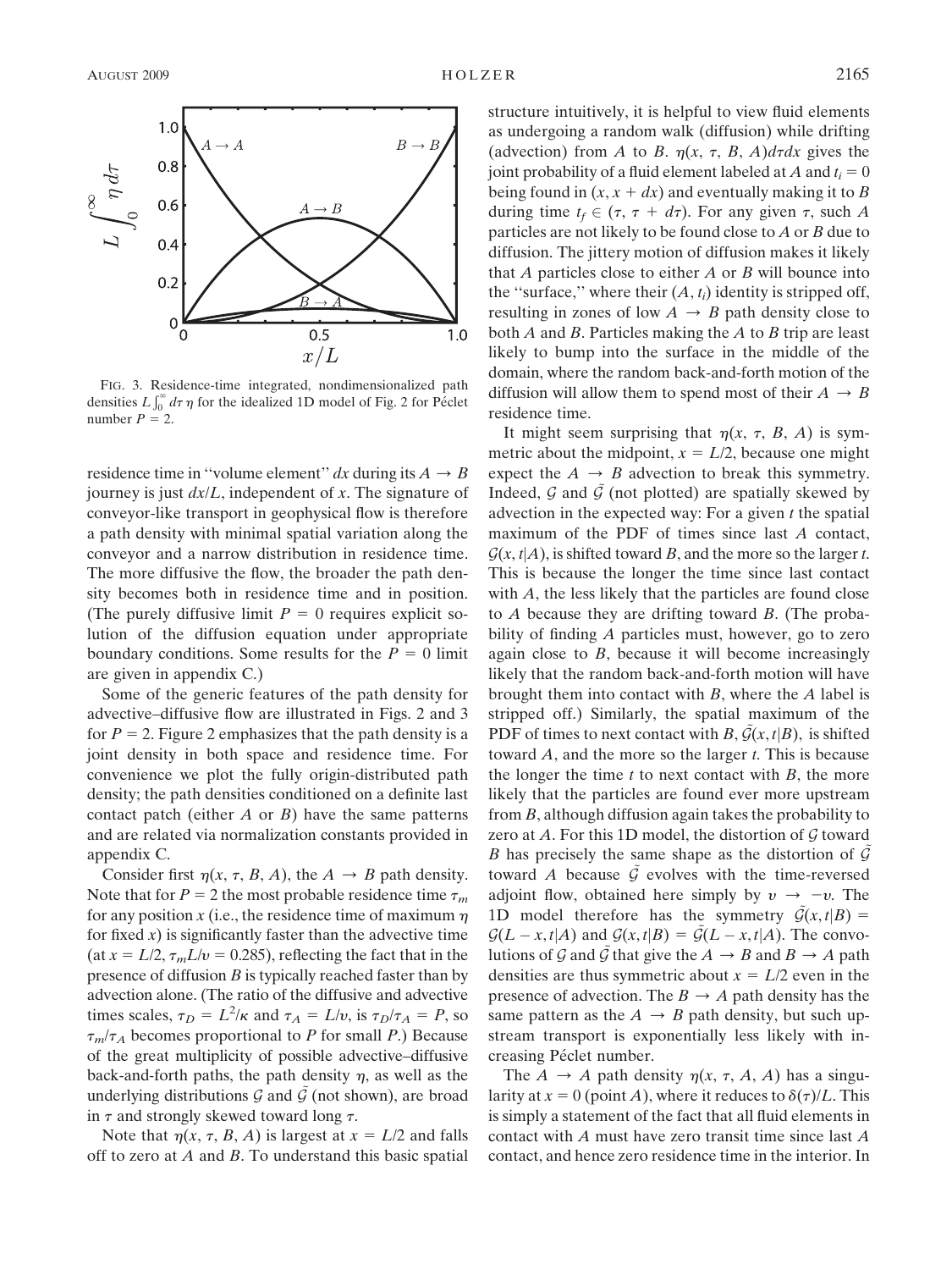the general case, it follows from the boundary conditions (6) that if  $\Omega_i$  and  $\Omega_f$  overlap, and  $\mathbf{r}_{if}$  is a surface point on the overlap region, then  $\eta(\mathbf{r}_{it}, \Omega_f, t_f | \Omega_i, t_i)$  =  $\rho(\mathbf{r}_{it}, t_i)\delta(t_f - t_i)/(NM)$ . For overlapping  $\Omega_i$  and  $\Omega_f$  and Fickian diffusion, it follows from the arguments of Hall and Holzer (2003) and Primeau and Holzer (2006) that the domain-integrated path density (22) has a  $\tau^{-1/2}$ singularity as  $\tau \to 0$ . The corresponding  $\tau^{-3/2}$  singularity of the domain-integrated flow-rate density (21) can be seen to arise from the fact that  $\Omega_i$ -labeled walkers make an ever increasing number of repeat contacts with  $\Omega_i$ during any finite time interval as the continuum limit is approached. The  $B \rightarrow B$  path density  $\eta(x, \tau, B, B)$ follows from  $\eta(x, \tau, A, A)$  by symmetry.

The  $\tau$ -integrated path densities for  $P = 2$  are shown in Fig. 3. Note that the integrated  $A \rightarrow B$  path density does not give unit probability for all  $x$ . This emphasizes that one cannot think of the path density as providing ''the probability that fluid has passed through a particular volume element''—language that is misleading because the probability that A fluid passed through any  $dx$  on its way to  $B$  is unity. Instead, the path density gives the probability that A fluid can be found in  $dx$ during its  $A \rightarrow B$  journey of transit time  $\tau \in (\tau, \tau + d\tau)$ , and the  $\tau$ -integrated path density gives this probability regardless of the value of  $\tau$ . The path density is higher the longer  $A$  particles spend in  $dx$  on their way to  $B$ , and, in higher dimensions, the more  $\Omega_i \rightarrow \Omega_f$  particles and hence  $\Omega_i \to \Omega_f$  paths pass through  $d^3r$ . The curves of Fig. 3 add to unity, or in dimensional units to  $1/L$ , because the probability of finding fluid in dx that had last surface contact somewhere and that will make next surface contact somewhere, regardless of when, must be  $dx/L$  and unity when integrated over x.

#### 4. Discussion

The path density developed here differs in a number of ways from the path density defined by Holzer and Primeau (2006, 2008). The key difference is in essence the same as the difference between the widely used age spectrum of Hall and Plumb (1994) and the distribution of times since last surface contact [i.e., transit-time distribution (TTD)] (e.g., Holzer and Hall 2000; Primeau 2005). The age spectrum is constructed from the response to a single pulse during  $(t_i, t_i + dt_i)$  for times  $t > t_i$ . The age spectrum  $A(\mathbf{r}, t|t_i, \Omega_i)$  at point **r** is the normalized response  $A(\mathbf{r}, t | \Omega_i, t_i) = \mathcal{G}(\mathbf{r}, t | \Omega_i, t_i) / \int_{t_i}^{\infty} \mathcal{G} dt$  as a function of the age  $\tau = t - t_i$ . Thus,  $A(\mathbf{r}, t | \Omega_i, t_i)dt$  is the probability at  $(r, t)$  that the age of the fluid elements that were labeled or "born" on  $(\Omega_i, t_i)$  falls in the interval  $(t - t_i, t - t_i + dt)$ . The age spectrum is normalized when integrated over all field times  $t \in (t_i, +\infty)$ . By contrast, to construct the transit-time distribution  $\mathcal{G}(\mathbf{r}, t|\Omega_i, t_i)$ using a forward (as opposed to adjoint) model, one needs a new boundary tracer pulse for every interval  $dt_i$ from  $t = t_i$  backward in time. The quantity  $\mathcal{G}(\mathbf{r}, t|\Omega_i, t_i)dt_i$ is the mass fraction of fluid at  $(\mathbf{r}, t)$  that had last  $\Omega_i$ contact during  $(t_i, t_i + dt_i)$  and is normalized when integrated over all source times  $t_i \in (-\infty, t)$ . For steady flow, the age spectrum and the transit-time distributions are identical, but for general flow the distributions can differ markedly (e.g., Holzer et al. 2003; Haine et al. 2008). The age spectrum  $A$  has a natural probabilistic interpretation, whereas the transit-time distribution is rigorously also a mass fraction. For general flow, the normalization  $\int_{t_i}^{\infty} G dt$  in the definition of A is not unity, which precludes the interpretation of the age spectrum as a mass fraction.

The path density defined by Holzer and Primeau (2006, 2008)—denoted here by  $\eta_0$  to distinguish it from the  $\eta$  of this paper—bins the fluid elements in  $d^3r$  at time  $t$  according to their residence time between successive surface contacts and the places of last and next contact. The  $\eta_0$  density of  $\Omega_i \to \Omega_f$  paths with residence time  $(\tau, \tau + d\tau)$  is constructed by multiplying the mass fraction in  $d^3r$  that had last contact with  $\Omega_i$  during  $(t_i, t_i + dt_i)$  with the mass fraction in  $d^3r$  that will make next contact with  $\Omega_f$  during  $(t_f, t_f + dt_f)$  and integrating over all times  $t_f$  and  $t_i$  that are separated by  $\tau$ . Therefore,  $\eta_0$  is the mass fraction in  $d^3r$  at time t that will undergo the  $\Omega_i \rightarrow \Omega_f$  trip in time  $(\tau, \tau + d\tau)$ , regardless of the start or end time. To calculate  $\eta_0$  using a forward model only would require  $N_B = \tau_{\text{max}}/\Delta t_i$  surface pulses, one for each last-contact interval  $\Delta t_i$  from t on back into the past for as long as the longest residence time  $\tau_{\text{max}}$  of interest, plus  $N_F$  transit tracers for each such surface pulse, a prohibitive total requirement of  $N_B \times N_F$  tracers.

By contrast, here we constructed the path density  $\eta$ using a single surface pulse. For steady flow,  $\eta$  and  $\eta_0$ are identical, whereas for time-dependent flow they are generally different. As discussed in section 2a,  $\eta$  is based on the probability  $p(\mathbf{r}, t | \Omega_i, t_i) d^3 r dt$  of finding in  $d^3 r$ during  $(t, t + dt)$  a fluid element that was labeled on  $\Omega_i$ at  $t_i$ . The probability density  $p(\mathbf{r}, t | \Omega_i, t_i)$  is therefore a joint spectrum of location and age  $t - t_i$  that can only be interpreted as a mass fraction for steady flow. As shown in section b of appendix A,  $p(\mathbf{r}, t | \Omega_i, t_i)$  can also be interpreted in terms of the ''demographics'' of the cohort of particles that are born on  $\Omega_i$  during  $(t_i, t_i + dt_i)$  and that ''die'' on repeat surface contact. The probability  $p(\mathbf{r}, t | \Omega_i, t_i) d^3 r dt$  then can be interpreted as the fraction of the cohort's available number of ''mass-years'' (in analogy with person-years) spent in volume element  $d^3r$ during  $(t, t + dt)$ . The path density  $\eta$  further partitions this probability according to where and when next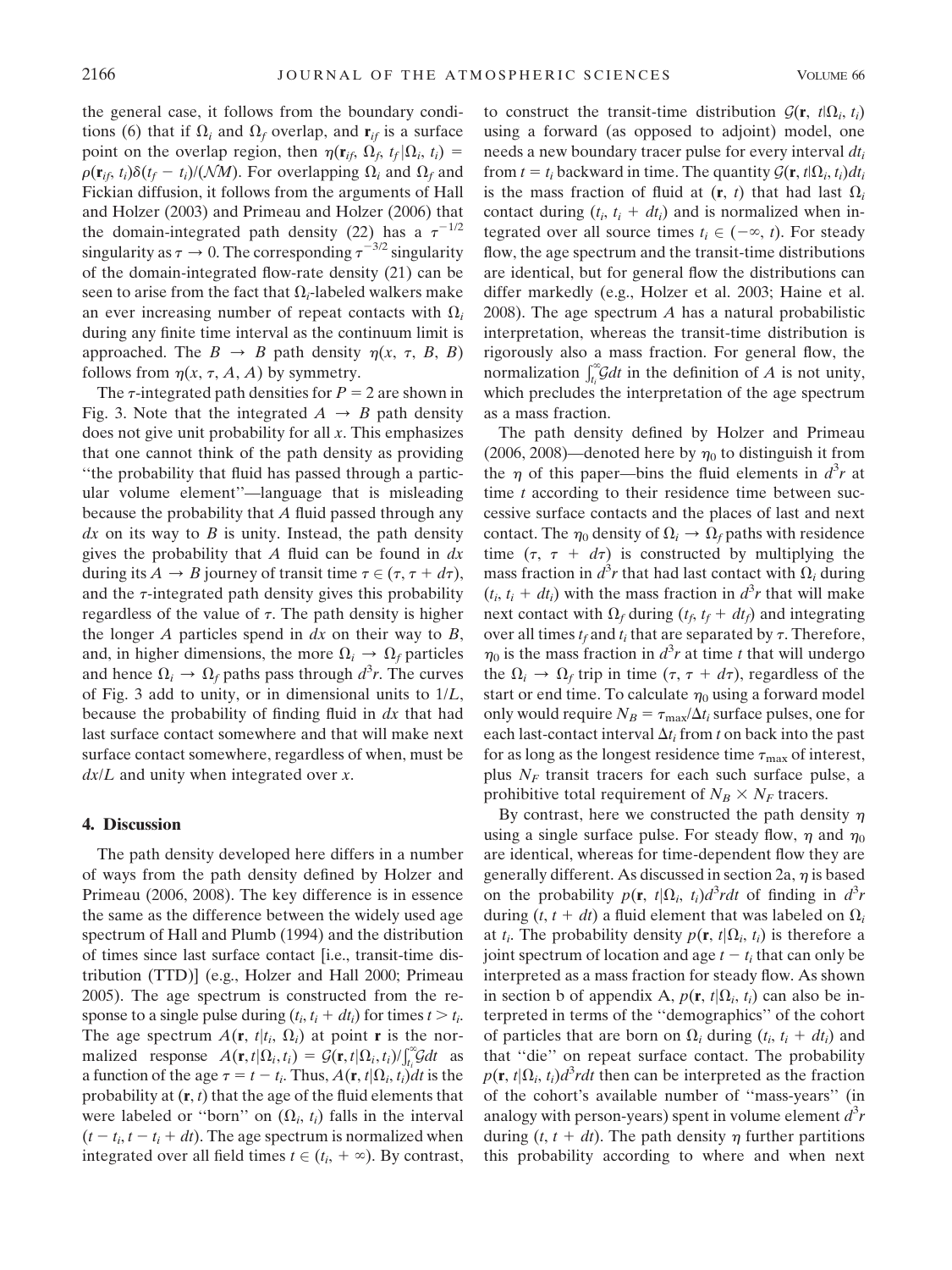surface contact occurs. In terms of the  $(\Omega_i, t_i)$  cohort,  $\eta d^3 r dt_f$  is the fraction the cohort's available mass-years spent in  $d^3r$  by those cohort particles that die on  $\Omega_f$ during  $(t_f, t_f + dt_f)$ .

In the probability  $\eta d^3 r dt_f$  fluid elements are "counted'' whenever they are in  $d^3r$  during their  $\Omega_i \to \Omega_f$  trip. Specifically, the number of times a given fluid element is counted when it stays in  $d^3r$  for a time dt is proportional to  $dt$ . Thus, a high path density, or large average fraction of time spent in  $d^3r$ , can be achieved by having many particles pass through  $d^3r$  or by having fewer particles linger in  $d^3r$  for longer. A single particle making a quick straight-line traversal of  $d^3r$  is associated with a lower path density than a particle that slowly doodles out a more squiggly path in  $d^3r$ , as one would intuitively expect.

## 5. Summary and conclusions

We have developed a new path-density diagnostic of surface-to-surface transport. The path density  $\eta$  is defined so that  $\eta(\mathbf{r}, \Omega_f, t_i + \tau | \Omega_i, t_i) d^3 r d\tau$  is the joint probability that  $(\Omega_i, t_i)$  air will make next surface contact with  $\Omega_f$  after a surface-to-surface transit time (also referred to as residence time)  $\tau \in (\tau, \tau + d\tau)$  and that this air can be found in  $d^3r$  during its  $\Omega_i \to \Omega_f$  journey. The path density was shown to be proportional to the flow-rate density distribution  $\phi$ , defined so that  $\phi d^3 r d\tau$ is the time-averaged  $\Omega_i \rightarrow \Omega_f$  mass flow rate of air that passes through  $d^3r$  and that has a residence time  $\tau \in (\tau, \tau + d\tau).$ 

The path density can be computed with a straightforward and easily implemented algorithm using a forward transport model and a moderately large number of tracers. In essence, whenever surface-labeled air is found in one of a set of specified interior transit boxes, it is relabeled with the passive transit tracer associated with that box. The flux of the relabeled air onto the surface in the presence of a zero-mixing-ratio boundary condition then gives the residence-time partitioned probability of the air having been in the interior transit volume during its surface-to-surface journey. In this way, the exact box-averaged path density for  $N_F$  transit boxes can be computed from  $N_F + 1$  passive tracers:  $N_F$ transit tracers plus a single boundary-pulse tracer that provides the interior sources of the transit tracers.

The physical character of the path density was illustrated with a simple 1D advection–diffusion model. An advectively dominated transport pathway corresponds to a path density that is spatially uniform along the pathway and narrow in residence time, whereas diffusively dominated transport produces a more diffuse path density. The jittery motion of diffusion makes it likely that fluid elements close to the surface will in fact make contact with the surface. This results in zones of low  $\Omega_i \to \Omega_f$  path density close to  $\Omega_i$  and  $\Omega_f$  at all residence times if  $\Omega_i$  and  $\Omega_f$  do not overlap and in a singularity at zero residence time if  $\Omega_i$  and  $\Omega_f$  are identical or overlap.

Although this work is motivated by interhemispheric transport, the path-density diagnostic is general and can be applied to transport connecting any two regions of the atmosphere, or any other bounded fluid domain. In Part II of this study, we will use a transport model driven by NCEP reanalyses to compute the density of paths that connect the NH with the SH through the troposphere and stratosphere.

Acknowledgments. I thank François Primeau, Tim Hall, and Lorenzo Polvani for discussions, and three anonymous referees for comments that led to an improved manuscript. This work was supported by NSF Grants ATM-04-32514 and OCE-07-27229 and NOAA Grant NA04OAR4310118.

### APPENDIX A

#### Conditioned Last-Contact Probability

### a. Application of Bayes' theorem

Given the probability density  $p(\Omega_i, t_i | \mathbf{r}, t) = \mathcal{G}(\mathbf{r}, t | \Omega_i, t_i)$ for having had last contact with  $(\Omega_i, t_i)$  during  $(t_i, t_i + dt_i)$ conditional on being at  $\bf{r}$  at time t, we now construct  $p(\mathbf{r}, t | \Omega_i, t_i)$ , the probability density for finding a fluid particle in  $d^3r$  during  $(t, t + dt)$  conditional on the particle having been at  $\Omega_i$  at time  $t_i$ . Bayes' theorem states that  $p(A|B)p(B) = p(B|A)p(A)$  because both sides of the equation are equal to the joint density  $p(A, B)$ . Applied to the probability densities of interest, we first form the joint density

$$
p(\Omega_i, t_i, \mathbf{r}, t) = p(\Omega_i, t_i, |\mathbf{r}, t)p(\mathbf{r}|t)p(t),
$$
 (A1)

where  $p(\mathbf{r}|t) d^3 r$  is the probability of finding a fluid element in  $d^3r$  at time t, and  $p(t)dt$  is the probability that the time coordinate falls in the interval  $(t, t + dt)$ . The probability of finding a fluid element at time t in  $d^3r$  is proportional to the mass in  $d^3r$  so that the normalized PDF  $p(\mathbf{r}|t) = \rho(\mathbf{r}, t)d^3r/M$ , where M is the total mass in the fluid domain. The natural choice for the distribution of the time coordinate is uniform; that is,  $p(t) = dt/T$ , where  $T$  is a constant time scale longer than all times of interest (we will soon take the limit  $T \to \infty$ ). We therefore have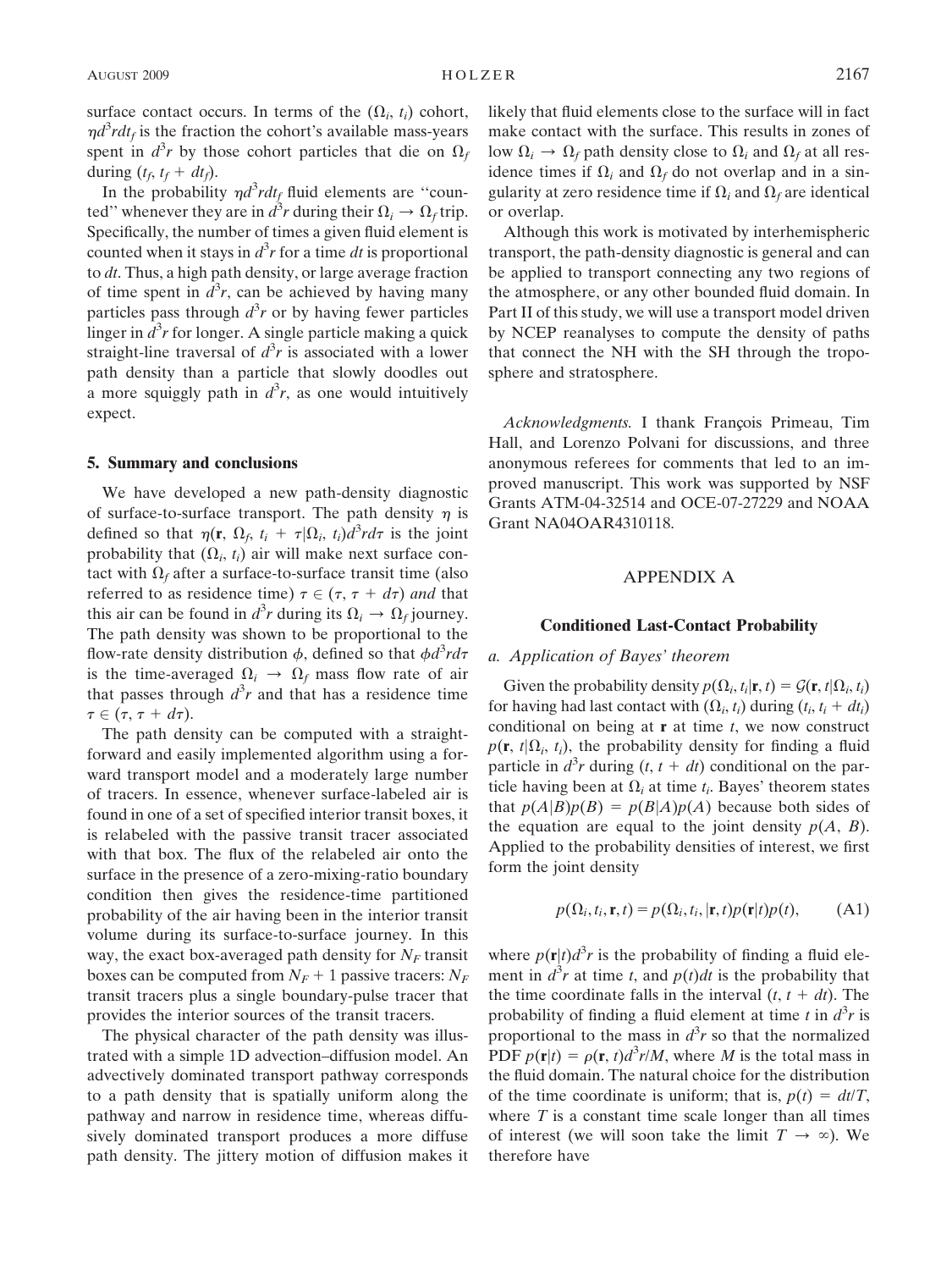$$
p(\mathbf{r},t)d^3rdt = \frac{dt}{T}\frac{\rho(\mathbf{r},t)d^3r}{M}.
$$
 (A2)

The unconditional probability density  $p(\Omega_i, t_i) =$  $d^3r\int_t^T$  $t_i^d dt p(\Omega_i, t_i, \mathbf{r}, t)$  now allows us to apply Bayes' theorem to obtain

$$
p(\mathbf{r}, t | \Omega_i, t_i) = \frac{p(\Omega_i, t_i, \mathbf{r}, t)}{p(\Omega_i, t_i)}.
$$
 (A3)

The unspecified factor of  $1/T$  cancels in both the numerator and denominator of (A3) so that we can take the limit  $T \rightarrow \infty$  in the upper limit of integration to obtain Eq.  $(8)$  of the text. (In practice T merely has to exceed a few  $e$ -foldings of the exponential decay of  $\mathcal{G}$ .)

One can also leave  $\Omega_i$  a distributed variable so that

$$
p(\mathbf{r}, t, \Omega_i | t_i) = \frac{p(\Omega_i, t_i, \mathbf{r}, t)}{p(t_i)},
$$
 (A4)

with  $p(t_i) = \sum_{\Omega_i} p(\Omega_i, t_i)$ . Thus, if the surface-origin distributed path density of Eq. (4) is desired, the required probability density  $p(\mathbf{r}, t, \Omega_i | t_i)$  is given by Eq. (8) if N is replaced with  $\mathcal{N}_*(t_i) \equiv \Sigma_{\Omega_i} \mathcal{N}(\Omega_i, t_i)$ . The surface-origin distributed path density and the path density conditioned on air having had last surface contact with patch  $\Omega_i$  are related by

$$
\eta(\mathbf{r}, \Omega_f, t_f, \Omega_i | t_i) = \frac{\mathcal{N}(\Omega_i, t_i)}{\mathcal{N}_*(t_i)} \eta(\mathbf{r}, \Omega_f, t_f | \Omega_i, t_i).
$$
 (A5)

#### b. Particle demographics

The probability  $p(\mathbf{r}, t | \Omega_i, t_i) d^3 r dt$  may be interpreted in terms of the demographics of the cohort of fluid elements (particles for short) that are considered to have been born when they are labeled on  $\Omega_i$  during  $(t_i, t_i + dt_i)$ and that are considered to die when this label is removed upon repeat surface contact. The mass of the cohort at time  $t$  is given by

$$
M_i(t) = dt_i \int d^3r \, \rho(\mathbf{r}, t) \mathcal{G}(\mathbf{r}, t | \Omega_i, t_i), \tag{A6}
$$

whereas the mass of the cohort in  $d^3r$  at time t is

$$
m_i(\mathbf{r},t) = dt_i d^3 r \rho(\mathbf{r},t) \mathcal{G}(\mathbf{r},t | \Omega_i, t_i).
$$
 (A7)

From Eq. (8), we can now express  $p(\mathbf{r}, t | \Omega_i, t_i) d^3 r dt$  as

$$
p(\mathbf{r}, t | \Omega_i, t_i) d^3 r dt = \frac{m_i(\mathbf{r}, t) dt}{\mathbf{M} \mathbf{T}}.
$$
 (A8)

The quantity  $MT \equiv \int_{t_i}^{\infty} M_i(t) dt$  has the interpretation as the total number of mass-years available to the cohort

(in analogy with the number of person-years of a human cohort), so that the right-hand side of (A8) is the fraction of mass-years spent by the cohort in  $d^3r$  during  $(t, t + dt)$ .

The mass  $m_{i,f}(\mathbf{r}, t)$  of the cohort in  $d^3r$  at  $(\mathbf{r}, t)$  that dies on  $\Omega_f$  during  $(t_f, t_f + dt_f)$  is obtained by multiplying  $m_i(\mathbf{r}, t)$  by  $dt_f \mathcal{G}(\mathbf{r}, t|\Omega_f, t_f)$ —that is, by the fraction of fluid at  $(\mathbf{r}, t)$  that makes first  $\Omega_f$  contact during  $(t_f, t_f + dt_f)$ . Therefore, the expression

$$
dt_f \tilde{\mathcal{G}}(\mathbf{r}, t | \Omega_f, t_f) p(\mathbf{r}, t | \Omega_i, t_i) d^3 r dt = \frac{m_{i,f}(\mathbf{r}, t) dt}{MT}
$$
 (A9)

can be interpreted as being the fraction of the cohort's mass-years spent in  $d^3r$  during dt by those cohort particles that die on  $\Omega_f$  during  $(t_f, t_f + dt_f)$ . Integrating (A9) over all times of transit  $t \in (t_i, t_f)$  gives the probability  $\int_{t_i}^{t_f} dt \tilde{\mathcal{G}}(\mathbf{r},t|\Omega_f,t_f)p(\mathbf{r},t|\Omega_i,t_i)d^3rdt_f = \eta(\mathbf{r},t,\Omega_f|\Omega_i,t_i)d^3rdt_f,$ which may therefore be interpreted as the total number of mass-years spent in  $d^3r$  (regardless of when) by the cohort particles that die on  $\Omega_f$  during  $(t_f, t_f + dt_f)$ . Equivalently, the right-hand side of (A9) may be considered to be the nondimensionalized, mass-weighted time dt spent in  $d^3r$  by cohort particles that die on  $\Omega_f$ during  $(t_f, t_f + dt_f)$ . In this sense, the path density (obtained by integrating over all  $t$ ) may be considered to be a measure of the mass-weighted time spent in  $d^3r$  during the  $\Omega_i \rightarrow \Omega_f$  transport.

#### APPENDIX B

#### Volume-Integrated Flux Density

Using the fact that (e.g., Holzer and Hall 2000)  $\mathcal{G}(\mathbf{r}, t | \Omega_i, t_i) = \mathcal{J}_i \mathcal{G}(\mathbf{r}, t | \mathbf{r}_i, t_i)$ , we have

$$
\int d^3r \, \phi(\mathbf{r}, \Omega_f, t_f, \Omega_i, t_i) d^3r
$$
\n
$$
= \frac{1}{t_f - t_i} \int_{t_i}^{t_f} dt \mathcal{J}_f \mathcal{J}_i \int d^3r \, G(\mathbf{r}_f, t_f | \mathbf{r}, t) \rho(\mathbf{r}, t) G(\mathbf{r}, t | \mathbf{r}_i, t_i).
$$
\n(B1)

We now use the Chapman–Kolmogorov identity for G, which states that

$$
\int d^3r \ G(\mathbf{r}_f, t_f | \mathbf{r}, t) \rho(\mathbf{r}, t) G(\mathbf{r}, t | \mathbf{r}_i, t_i) = G(\mathbf{r}_f, t_f | \mathbf{r}_i, t_i),
$$
\n(B2)

to obtain

$$
\int d^3r \, \phi(\mathbf{r}, \Omega_f, t_f, \Omega_i, t_i) d^3r = \frac{1}{t_f - t_i} \int_{t_i}^{t_f} dt \mathcal{J}_f \mathcal{J}_i G(\mathbf{r}_f, t_f | \mathbf{r}_i, t_i).
$$
\n(B3)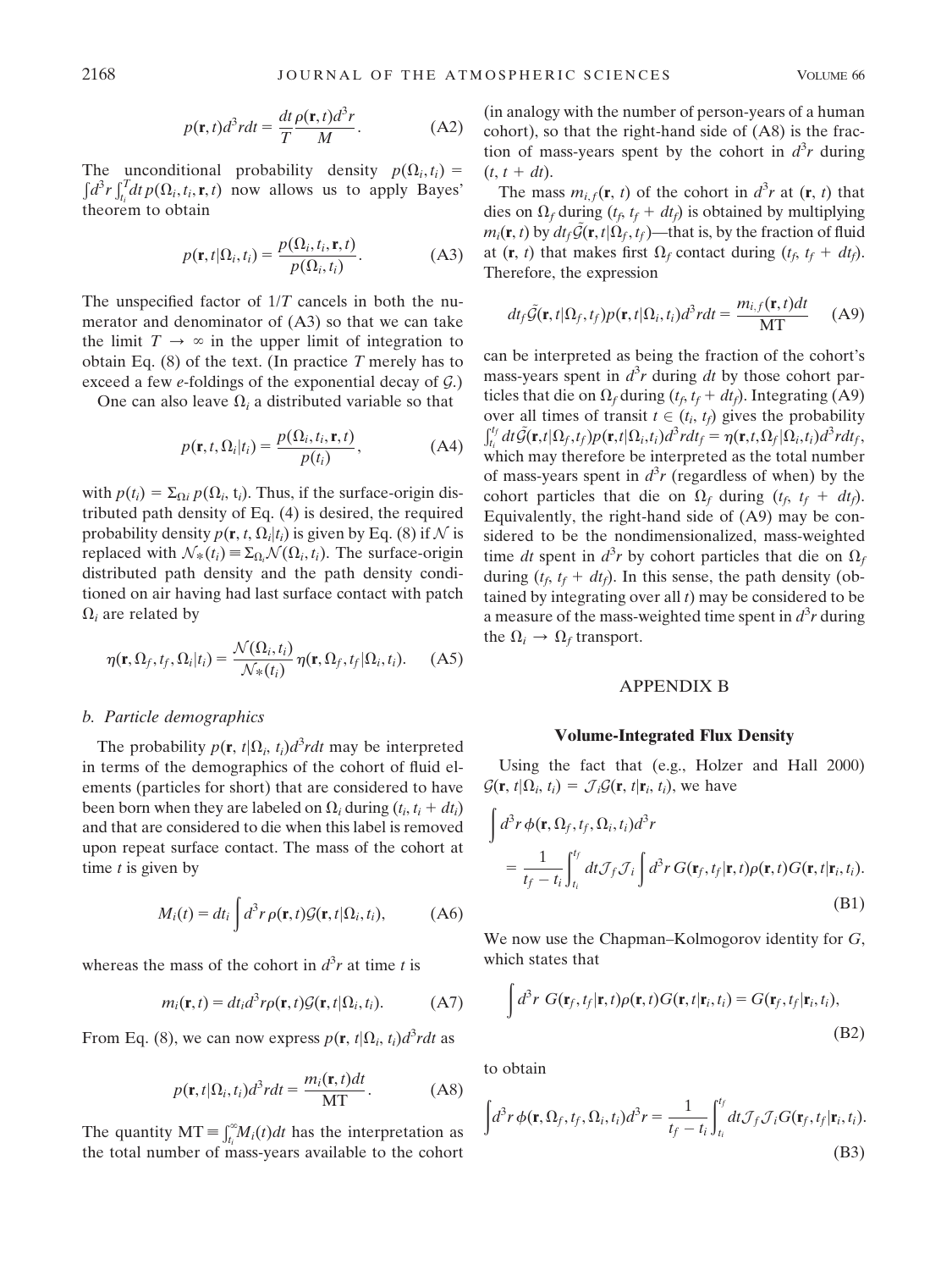Note that the integrand no longer depends on  $t$ , so  $\int_{t_1}^{t_2} dt/(t_f - t_i)$  is simply unity. Re-expressing the flux of G as G—that is,  $\mathcal{J}_i \mathcal{G}(\mathbf{r}_f, t_f | \mathbf{r}_i, t_i) = \mathcal{G}(\mathbf{r}_f, t_f | \Omega_i, t_i)$ —one obtains Eq. (21) of the text.

Using (19) to express  $\phi$  in (21) in terms of the  $N_F$  boxintegrated transit tracers gives

$$
\sum_{n=1}^{N_F} \mathcal{J}_f \overline{\chi}(\mathbf{r}_f, t_f; \mathbf{r}_n; t_i) = (t_f - t_i) \mathcal{J}_f \mathcal{G}(\mathbf{r}_f, t_f | \Omega_i, t_i), \quad \text{(B4)}
$$

which serves as a useful check on the numerical implementation of the transit tracers.

## APPENDIX C

#### Exact Solution for 1D Advection–Diffusion

In terms of the nondimensional variables  $\hat{x} \equiv x/L$ ,  $\hat{t} = \kappa t/L^2$  and the Péclet number  $P = vL/\kappa$ , the constantcoefficient advection–diffusion equation for the nondimensional Green function  $\hat{G} = \hat{GL}^2/\kappa$  of the 1D model of Fig. 2 is (suppressing the hats for clarity)

$$
\left(\frac{\partial}{\partial t} + P\frac{\partial}{\partial x} - \frac{\partial^2}{\partial x^2}\right) \mathcal{G}(x, t | \Omega_i) = 0, \tag{C1}
$$

with the boundary conditions

$$
\mathcal{G}(\Omega_f, t | \Omega_i) = \begin{cases} \delta(t) & \text{if } \Omega_f = \Omega_i, \\ 0 & \text{if } \Omega_f \neq \Omega_i, \end{cases} \tag{C2}
$$

where  $\Omega_i$  and  $\Omega_f$  are either A (x = 0) or B (x = 1). The solutions to  $(C1)$  subject to  $(C2)$  can easily be found in terms of the Laplace transform  $\mathcal{L}(\mathcal{G})$ . By formally expanding a factor of the generic form  $(1 - e^{\sqrt{s}})^{-1}$  in  $\mathcal{L}(G)$ panding a factor of the generic form  $(1 + e^x)$  in  $\mathcal{L}(g)$ <br>as a series in  $e^{\sqrt{s}}$ , the inverse transform can be taken term by term and reorganized to obtain

$$
\mathcal{G}(x,t|B;P) = \frac{e^{-[(x-Pt)^2 + 2Pt]/4t}}{\sqrt{\pi t^3}} \sum_{k_{\text{odd}}=1}^{\infty} e^{-k^2/4t} \left[ k \sinh\left(\frac{kx}{2t}\right) - x \cosh\left(\frac{kx}{2t}\right) \right] \quad \text{and} \tag{C3}
$$

$$
\mathcal{G}(x,t|A;P) = \mathcal{G}(1-x,t|B;-P). \tag{C4}
$$

The propagators  $\hat{G}$  for the time-reversed adjoint flow obey (C1) with  $P \rightarrow -P$  and are given by (C3) and (C4) with  $P \rightarrow -P$ .

Writing Eq. (12) for the fully distributed path density in terms of  $\mathcal{G}$ , recognizing that for steady flow  $\mathcal{N}_* = 1$ [cf. Eq.  $(A5)$ ], and using the fact that for steady flow  $G$ and  $\tilde{G}$  depend on time only through  $t - t_i$  and  $t_f - t$ , respectively, the surface-distributed path density for our 1D model can be written as the convolution

$$
\eta(x, \tau, \Omega_f, \Omega_i) = \int_0^{\tau} dt \, \tilde{\mathcal{G}}(x, \tau - t | \Omega_f) \mathcal{G}(x, t | \Omega_i). \quad (C5)
$$

This convolution can be evaluated as the inverse Laplace transform of the product of the Laplace transforms of  $G$  and  $G$ . The inverse Laplace transform of that product was again obtained term by term after expanding its denominator as a power series. The result can be written as

$$
\eta(x,\tau,B,A) = \frac{e^{P/2}e^{-\tau P^2/4}}{\sqrt{\pi \tau^3}} \sum_{k=1}^{\infty} ke^{-k^2/\tau} \left( e^{-1/4\tau} [2k \cosh(k/\tau) - \sinh(k/\tau)]. + e^{-(2x-1)^2/4\tau} \left\{ (2x-1) \sinh\left[\frac{k(2x-1)}{\tau} \right] - 2k \cosh\left[\frac{k(2x-1)}{\tau} \right] \right\} \right),
$$
 (C6)

$$
\eta(x,\tau,B,B) = \frac{2e^{-\tau P^2/4}}{\sqrt{\pi \tau^3}} \sum_{k=1}^{\infty} k e^{-k^2/\tau} \left\{ e^{-x^2/\tau} \left[ k \cosh\left(\frac{2kx}{\tau}\right) - x \sinh\left(\frac{2kx}{\tau}\right) \right] - k \right\},\tag{C7}
$$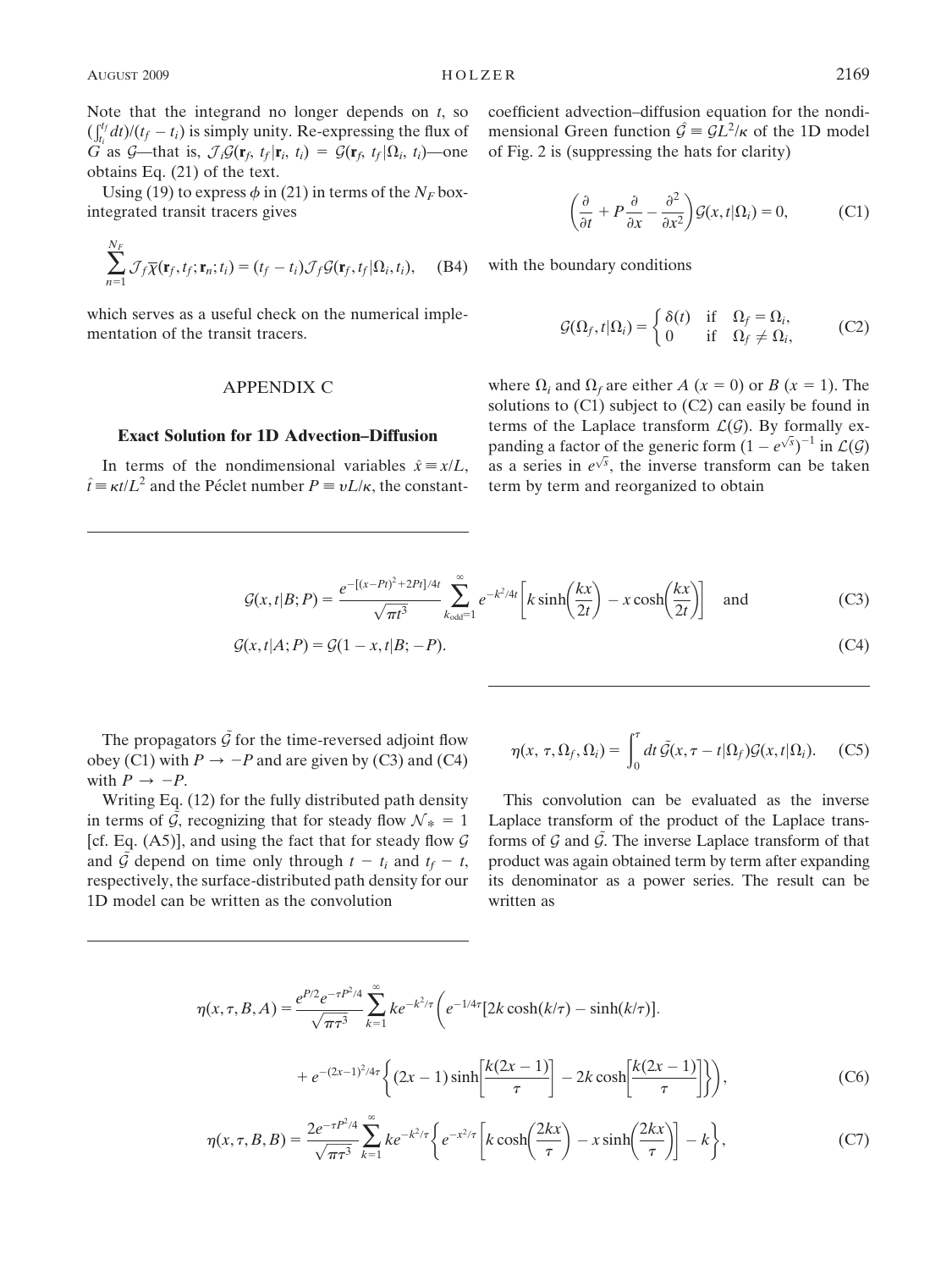$$
\eta(x, \tau, A, A) = \eta(1 - x, \tau, B, B), \text{ and } (C8)
$$

$$
\eta(x, \tau, A, B) = e^{-P} \eta(x, \tau, B, A).
$$
 (C9)

The path densities conditional on the fluid having had last contact on either  $A$  or  $B$  are then given from  $(A5)$ by  $\eta(x, \tau, \Omega_f | \Omega_i) = [1/\mathcal{N}(\Omega_i)]\eta(x, \tau, \Omega_f, \Omega_i)$ , with  $\Omega_i$  and  $\Omega_f$  either A or B, and

$$
\mathcal{N}(A) = \frac{1 + e^{P}(P - 1)}{P(e^{P} - 1)} \quad \text{and} \tag{C10}
$$

$$
\mathcal{N}(B) = 1 - \mathcal{N}(A). \tag{C11}
$$

Note that  $\mathcal{N}_* = \mathcal{N}(A) + \mathcal{N}(B) = 1$ , as expected. In the purely advective limit of  $P = \infty$ ,  $\mathcal{N}(A) = 1$  and  $\mathcal{N}(B) =$ 0, because there is zero probability of finding fluid elements that had last contact with  $B$  in the interior of the domain and every fluid element in the interior came from A. Similarly, in the purely diffusive limit of  $P = 0$ ,  $\mathcal{N}(A) = \mathcal{N}(B) = \frac{1}{2}$ , because without advection fluid elements are equally likely to have had contact with either A or B.

The path density regardless of residence time,  $\Xi(x, \Omega_f, \Omega_i) \equiv \int_0^{\infty} d\tau \eta(x, \tau, \Omega_f, \Omega_i)$ , is given from (C5) by  $\Xi(x, \Omega_f, \Omega_i) = f(x|\Omega_f)f(x|\Omega_i)$ , where  $f(x|\Omega_i) =$  $\int_0^{\infty} dt \mathcal{G}(x, t | \Omega_i)$  is the mass fraction of fluid at x that had last contact with  $\Omega_i$  and  $\tilde{f}(x|\Omega_f) = \int_0^\infty dt G(x, t|\Omega_f)$  is the mass fraction that will make first contact with  $\Omega_f$ , both regardless of transit time. Solving (C1) integrated over time, or integrating and summing  $(C3)$ , the fractions f are obtained as

$$
f(x|B;P) = \frac{e^{xP} - 1}{e^P - 1},
$$
 (C12)

$$
f(x|A;P) = f(1-x,B;-P),
$$
 (C13)

with  $\tilde{f}$  given by changing the sign of P. From (C13) and (C12), or by summing (C6)–(C9) integrated over  $\tau$ , the residence-time integrated path densities can be obtained as

$$
\Xi(x, B, A) = 2 \frac{e^{3P/2}}{(1 - e^P)^2} [\cosh(P/2) - \cosh(xP - P/2)],
$$
\n(C14)

$$
\Xi(x, B, B) = \frac{\cosh(xP) - 1}{\cosh(P) - 1},\tag{C15}
$$

 $\Xi(x, A, A) = \Xi(1 - x, A, A)$ , and (C16)

$$
\Xi(x, A, B) = e^{-P} \Xi(x, B, A). \tag{C17}
$$

Note that in the purely diffusive, self-adjoint limit  $(P = 0)$ , the mass fractions f and f must be consistent with a spatially constant flux of  $A$  particles toward  $B$ (where they are relabeled as  $B$  particles), and vice versa, so that  $f(x|A) = \tilde{f}(x|A) = 1 - x$  and  $f(x|B) = \tilde{f}(x|B) = x$ . Correspondingly, the  $P = 0$  limits of (C14)–(C17) are  $\Xi(x, B, A) = \Xi(x, A, B) = x(1 - x), \Xi(x, B, B) = x^2$ , and  $\Xi(x, A, A) = (1 - x)^2$ .

#### **REFERENCES**

- Andrews, D. G., J. R. Holton, and C. B. Leovy, 1987: Middle Atmosphere Dynamics. Academic Press, 489 pp.
- Bowman, K. P., 1995: Diffusive transport by breaking waves. J. Atmos. Sci., 52, 2416–2427.
- -, and P. J. Cohen, 1997: Interhemispheric exchange by seasonal modulation of the Hadley circulation. J. Atmos. Sci., 54, 2045–2059.
- and G. D. Carrie, 2002: The mean-meridional transport circulation of the troposphere in an idealized GCM. J. Atmos. Sci., 59, 1502–1514.
- ——, and T. Erukhimova, 2004: Comparison of global-scale Lagrangian transport properties of the NCEP reanalysis and CCM3. J. Climate, 17, 1135–1146.
- Ebert, E., U. Schumann, and R. Stull, 1989: Nonlocal turbulent mixing in the convective boundary layer evaluated from largeeddy simulation. J. Atmos. Sci., 46, 2178–2207.
- Galewsky, J., A. Sobel, and I. Held, 2005: Diagnosis of subtropical humidity dynamics using tracers of last saturation. *J. Atmos.* Sci., 62, 3353–3367.
- Haine, T. W. N., H. Zhang, D. Waugh, and M. Holzer, 2008: On transit-time distributions in unsteady circulation models. Ocean Modell., 21, 35–45, doi:10.1016/j.ocemod.2007.11.004.
- Hall, T. M., and R. A. Plumb, 1994: Age as a diagnostic of stratospheric transport. J. Geophys. Res., 99, 1059–1070.
- ——, and M. Holzer, 2003: Advective–diffusive mass flux and implications for stratosphere–troposphere exchange. Geophys. Res. Lett., 30, 1222, doi:10.1029/2002GL016419.
- Heimann, M., and C. D. Keeling, 1986: Meridional eddy diffusion model of the transport of atmospheric carbon dioxide 1. Seasonal carbon cycle over the tropical Pacific Ocean. J. Geophys. Res., 91, 7765–7781.
- Holzer, M., 2009: The path density of interhemispheric surface-tosurface transport. Part II: Transport through the troposphere and stratosphere diagnosed from NCEP data. J. Atmos. Sci., 66, 2172–2189.
- ——, and T. M. Hall, 2000: Transit-time and tracer-age distributions in geophysical flows. J. Atmos. Sci., 57, 3539–3558.
- ——, and G. J. Boer, 2001: Simulated changes in atmospheric transport climate. J. Climate, 14, 4398–4420.
- ——, and F. W. Primeau, 2006: The diffusive ocean conveyor. Geophys. Res. Lett., 33, L14618, doi:10.1029/2006GL026232.
- ——, and ——, 2008: The path-density distribution of oceanic surface-to-surface transport. J. Geophys. Res., 113, C01018, doi:10.1029/2006JC003976.
- ——, I. G. McKendry, and D. A. Jaffe, 2003: Springtime transpacific atmospheric transport from East Asia: A transit-time probability density function approach. J. Geophys. Res., 108, 4708, doi:10.1029/2003JD003558.
- Larson, V., 1999: The relationship between the transilient matrix and the Green's function for the advection–diffusion equation. J. Atmos. Sci., 56, 2447-2453.
- Maiss, M., and I. Levin, 1994: Global increase of  $SF_6$  observed in the atmosphere. Geophys. Res. Lett., 21, 569-572.